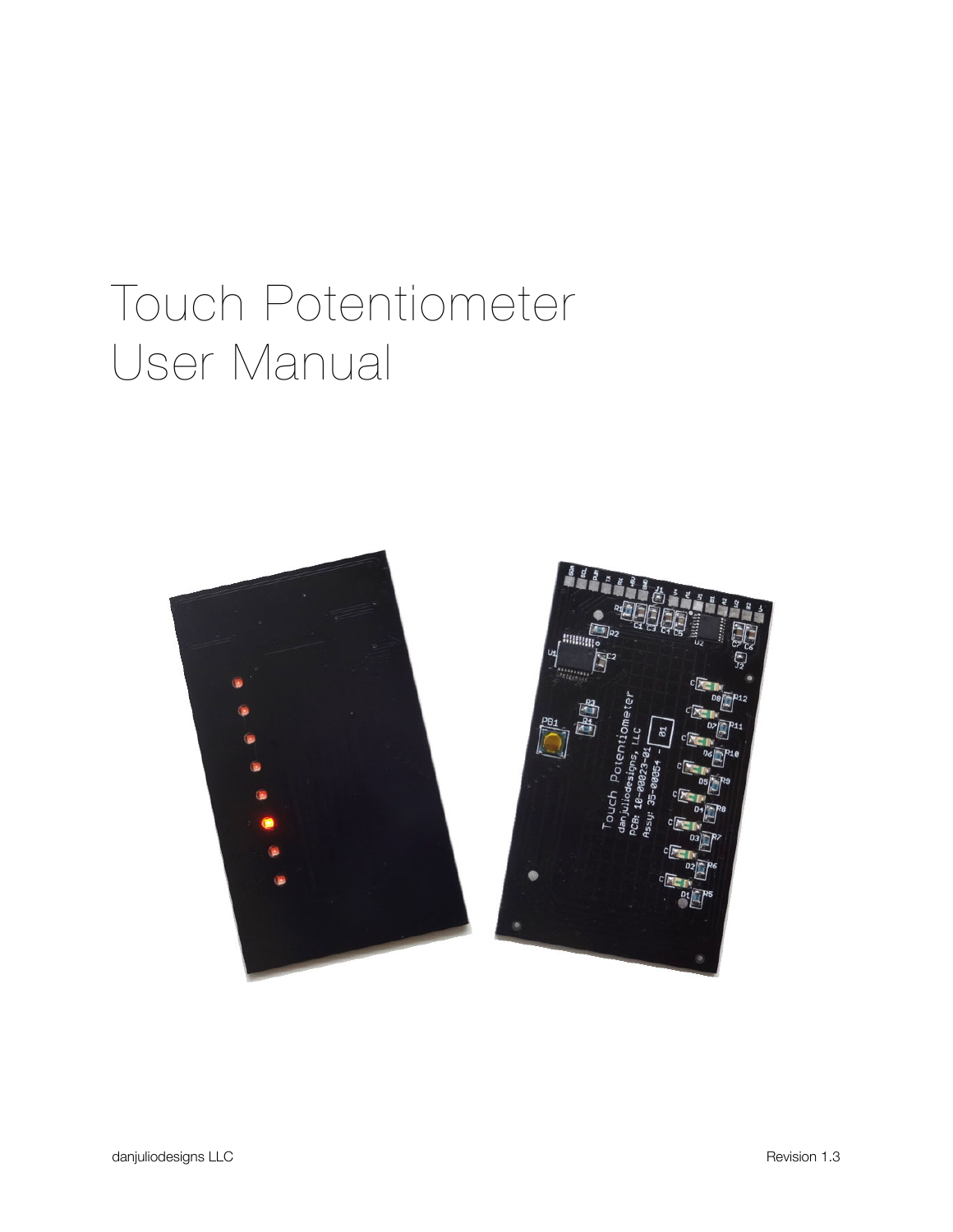# Table of Contents

| <b>Touch Potentiometer</b>                | 3  |
|-------------------------------------------|----|
| <b>Description</b>                        | 3  |
| <b>Features</b>                           | 3  |
| <b>Applications</b>                       | 3  |
| <b>Version Information</b>                | 4  |
| <b>Disclaimer</b>                         | 4  |
| <b>Contact</b>                            | 4  |
| <b>Electrical Specifications</b>          | 5  |
| <b>Mechanical Specifications</b>          | 7  |
| <b>Getting Started</b>                    | 8  |
| <b>Block Diagram</b>                      | 8  |
| <b>Circuit Description</b>                | 8  |
| <b>Connections</b>                        | 9  |
| Digital IO                                | 9  |
| Analog IO                                 | 10 |
| Jumpers                                   | 11 |
| <b>Quick Test</b>                         | 11 |
| <b>PWM Output Example</b>                 | 12 |
| <b>Serial Interface with a Computer</b>   | 13 |
| <b>I2C Interface with Arduino</b>         | 14 |
| <b>Analog Interface as Volume Control</b> | 16 |
| <b>Operation</b>                          | 18 |
| <b>System Description</b>                 | 18 |
| <b>Touch Sensor</b>                       | 18 |
| <b>LED Display</b>                        | 19 |
| Host Interface                            | 19 |
| PWM Output                                | 22 |
| Analog Output                             | 23 |
| <b>Control Registers</b>                  | 23 |
| <b>EEPROM</b>                             | 25 |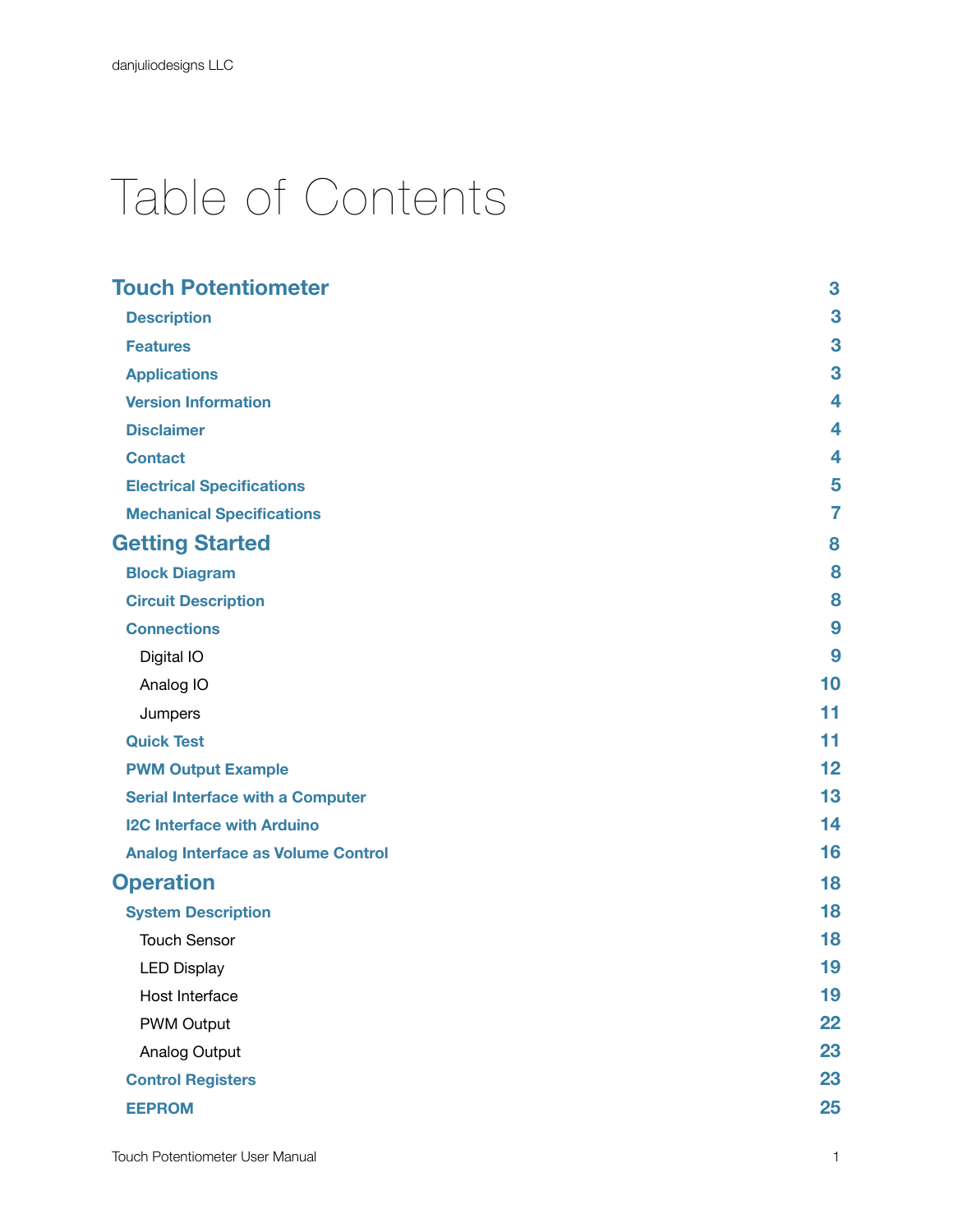# **[Command Interface](#page-27-0) 27**

| <b>Command List</b>                   | 27 |
|---------------------------------------|----|
| <b>Get Current Value</b>              | 28 |
| <b>Read Control Register</b>          | 29 |
| Write Control Register                | 30 |
| Set EEPROM Location                   | 31 |
| Query EEPROM Location                 | 32 |
| <b>Appendix A: Troubleshooting</b>    | 33 |
| <b>Appendix B: Manual Calibration</b> | 35 |
| <b>Procedure</b>                      | 36 |
| <b>Appendix C: Log Taper Circuit</b>  | 38 |
| <b>Appendix D: Schematic</b>          | 40 |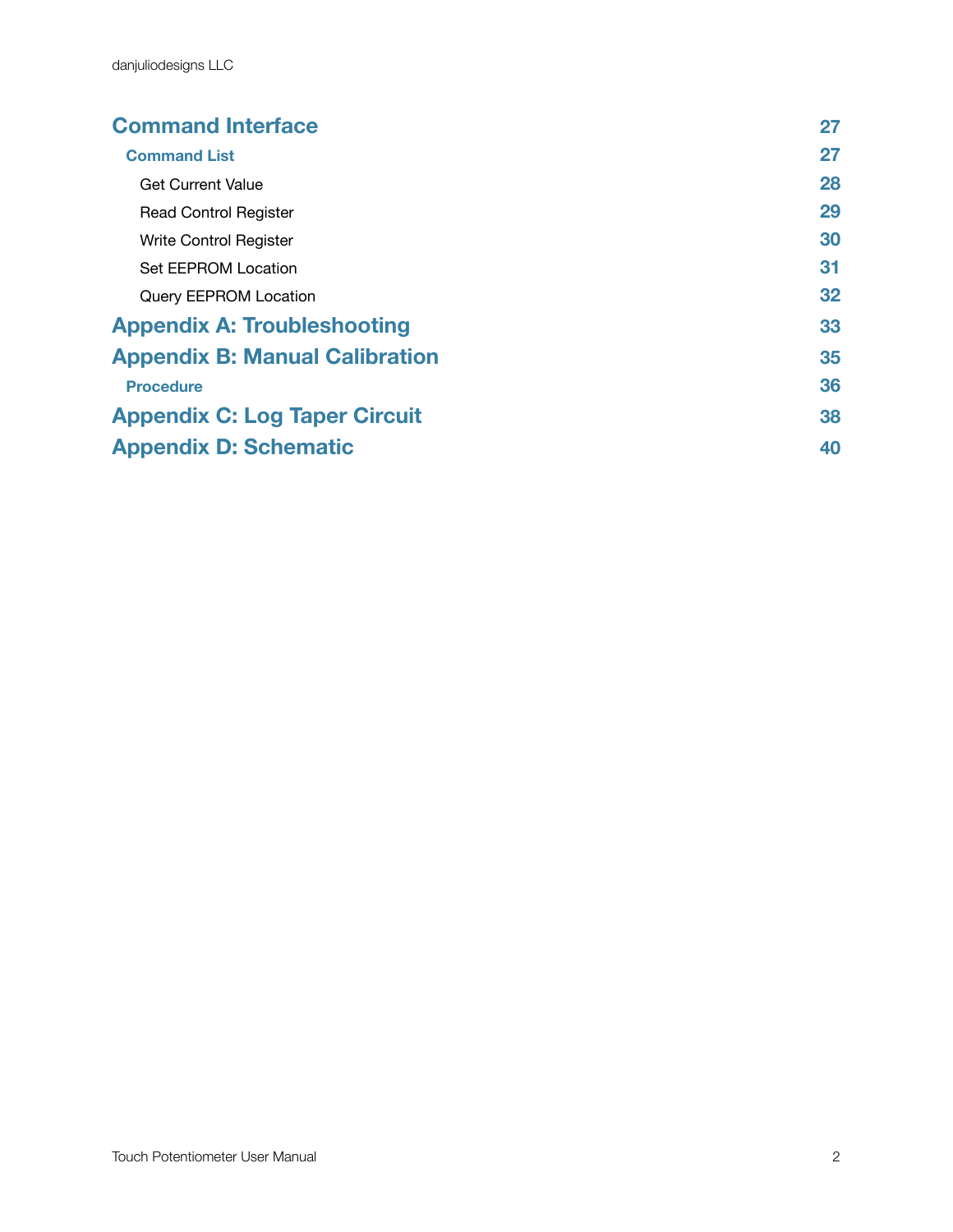# <span id="page-3-0"></span>Touch Potentiometer

## <span id="page-3-1"></span>**Description**

The Touch Potentiometer is an intelligent linear capacitive touch sensor that implements potentiometer functionality with 256 positions. It can operate as a peripheral to a computer or embedded micro-controller or in a stand-alone capacity. The Touch Potentiometer provides both a dual-channel analog and PWM output for direct control of other circuitry. Configurable analog and PWM transfer functions support a wide variety of applications.

### <span id="page-3-2"></span>**Features**

- Dual host interfaces: Logic-level serial and  $12^{\text{CTM}}$
- Dual 8-bit 20 k-ohm 3-terminal digitally controlled variable resistor outputs
- PWM output
- 8 LED display with multiple display modes and intensity levels
- Option for interpolated (soft) changes between touches
- Configurable touch sensor parameters for a variety of PCB covers
- Easily configurable I2C address to allow multiple devices on one bus
- Configurable linear or non-linear PWM transfer function
- Configurable linear or simulated logarithmic variable resistor transfer function
- Variable resistor supports single- or dual-supply operation
- Simple register interface with jabber option
- Programmable power-on default operation
- User-accessible EEPROM data storage

# <span id="page-3-3"></span>**Applications**

- Analog potentiometer replacement
- Stereo channel audio level control
- Computer peripheral
- Embedded system control
- Dimmer for LED lighting applications
- DAC replacement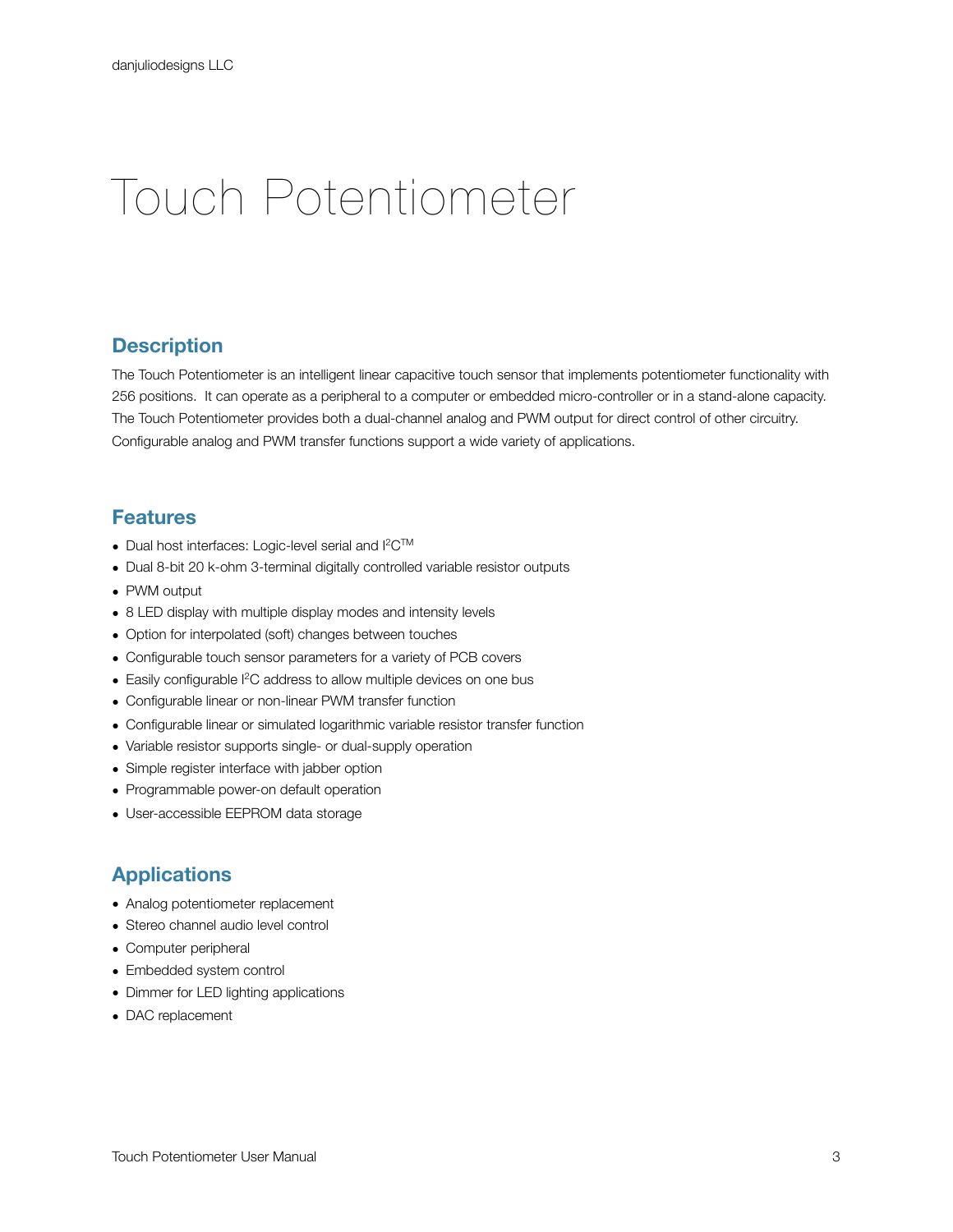# <span id="page-4-0"></span>**Version Information**

| <b>Datasheet</b><br><b>Revision</b> | <b>Firmware</b><br><b>Version</b> | <b>Comments</b>                                                                                                                                                                                                                                                                                                                                                                                                                                                                                                                                                                                                                                                  |
|-------------------------------------|-----------------------------------|------------------------------------------------------------------------------------------------------------------------------------------------------------------------------------------------------------------------------------------------------------------------------------------------------------------------------------------------------------------------------------------------------------------------------------------------------------------------------------------------------------------------------------------------------------------------------------------------------------------------------------------------------------------|
| 1.0                                 | 1.1                               | Initial Release                                                                                                                                                                                                                                                                                                                                                                                                                                                                                                                                                                                                                                                  |
| 1.1                                 | 1.1                               | Fixed some typos. Updated LED dimmer and amplifier example circuit diagrams.<br>Enhanced example description text.                                                                                                                                                                                                                                                                                                                                                                                                                                                                                                                                               |
| 1.2                                 | 1.3, 1.4                          | Updated for firmware versions 1.3 (danjuliodesigns version) and version 1.4 (Sparkfun<br>version).<br>Firmware now requires 3 quick presses of the button to enter <sup>2</sup> C Address set mode.<br>1.<br>Firmware now indicates entry into $I^2C$ Address set mode with 3 quick blinks of the<br>2.<br>LED display.<br>3.<br>Added indication of $l^2C$ Address set mode in the Status register (bit 4).<br>Added backup value set of EEPROM entries at the end of the EEPROM space<br>4.<br>(locations 237 - 255) to support per-device calibration with factory default restore.<br>Noted that values listed in the manual may differ in specific devices. |
| 1.3                                 | 1.3, 1.4                          | Updated calibration procedure.                                                                                                                                                                                                                                                                                                                                                                                                                                                                                                                                                                                                                                   |

### <span id="page-4-1"></span>**Disclaimer**

Copyright © danjuliodesigns, LLC, 2014-2015, All rights reserved.

Neither the whole nor any part of the information contained in, or the product described in this manual, may be adapted or reproduced in any material or electronic form without the prior written consent of the copyright holder.

This product and its documentation are supplied on an as-is basis and no warranty as to their suitability for any particular purpose is either made or implied.

danjuliodesigns, LLC. will not accept any claim for damages howsoever arising as a result of use or failure of this product. Your statutory rights are not affected.

This document and the functionality of the product may be subject to change without notice.

# <span id="page-4-2"></span>**Contact**

Email: [info@danjuliodesigns.com](mailto:info@danjuliodesigns.com)

Website: [http://www.danjuliodesigns.com/products/touch\\_pot/touch\\_pot.html](http://www.danjuliodesigns.com/products/touch_pot/touch_pot.html)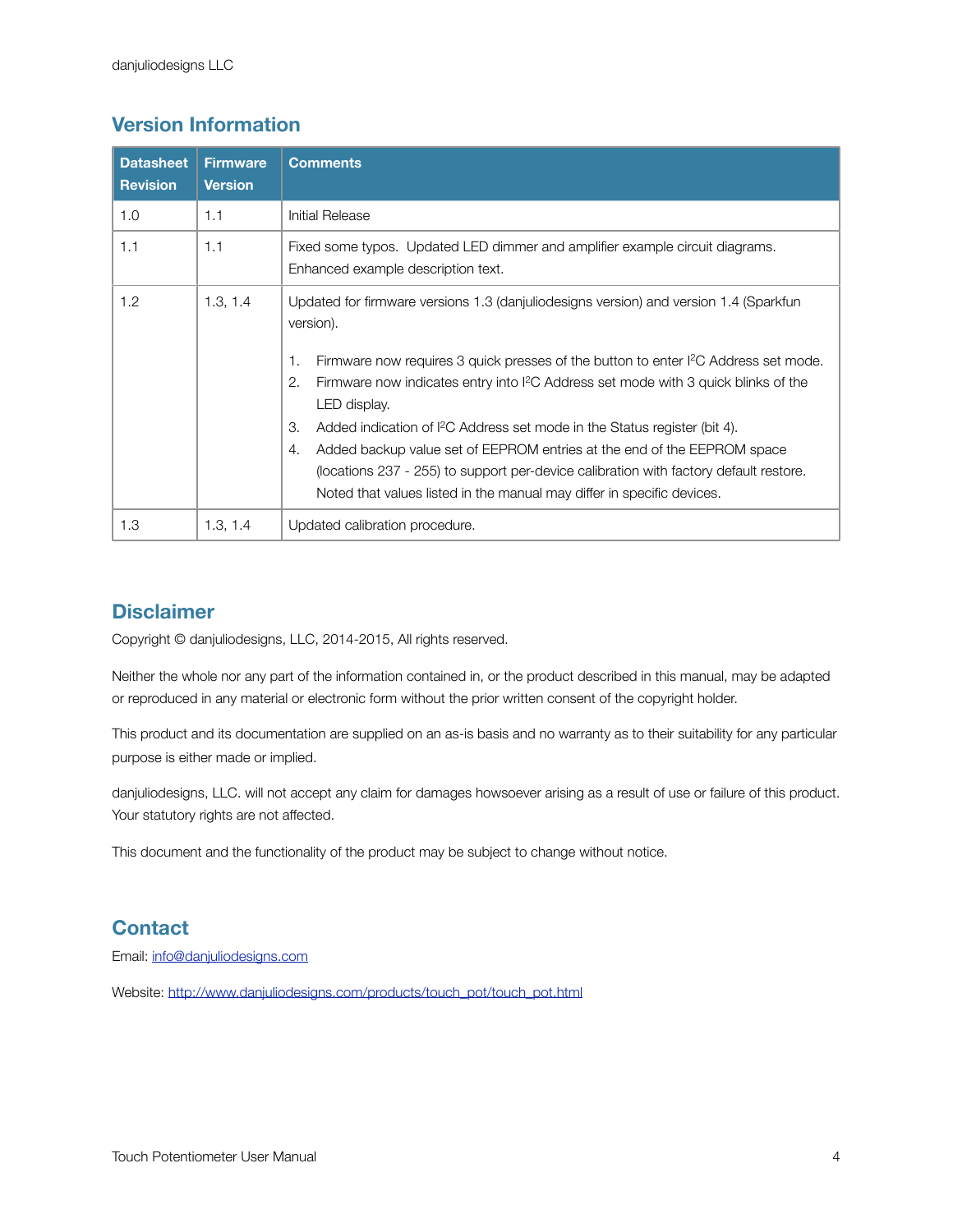# <span id="page-5-0"></span>**Electrical Specifications**

| <b>Parameter</b>                                                       | <b>Min</b>     | <b>Typ</b> | <b>Max</b> | <b>Unit</b> | <b>Conditions</b>                                         |
|------------------------------------------------------------------------|----------------|------------|------------|-------------|-----------------------------------------------------------|
| Logic Power Supply Range                                               | 4.5            |            | 5.5        | $\vee$      |                                                           |
| Logic Operating Current                                                |                | $\,8\,$    | 25         | mA          | No significant current being sourced by the<br>PWM output |
| Digital Potentiometer Supply<br>(single-ended: V- connected to<br>GND) | 4.5            |            | 16.5       | V           | Jumper J1 removed                                         |
| Digital Potentiometer Supply (dual-<br>ended)                          | ±4.5           |            | ±5.5       | V           | Jumpers J1 and J2 removed                                 |
| Digital Potentiometer Operating<br>Current (source/sink V-/V+)         |                |            | 1          | μA          |                                                           |
| Digital Potentiometer Ax, Bx, Wx<br>signal Voltage Range               | $V -$          |            | $V +$      | $\vee$      | Note 1                                                    |
| Digital Input Low Level                                                | <b>VSS</b>     |            | 0.8        | V           |                                                           |
| Digital Input High Level                                               | $\overline{c}$ |            | VCC        | V           |                                                           |
| Digital Output Low Level                                               |                |            | 0.6        | V           |                                                           |
| Digital Output High Level                                              | VCC-<br>0.7    |            |            | V           |                                                           |
| Maximum output current sunk by<br>PWM signal                           |                |            | 25         | mA          |                                                           |
| Maximum output current sourced<br>by PWM signal                        |                |            | 25         | mA          |                                                           |
| PWM Output frequency                                                   |                | 488.3      |            | Hz          |                                                           |
| Digital Potentiometer Ax to Bx<br>terminal resistance                  |                | 20k        |            | $\Omega$    |                                                           |
| Digital Potentiometer Differential<br>Nonlinearity                     | $-1$           | $\pm 0.25$ | $+1$       | <b>LSB</b>  | $R_{WB}$ , $Ax = no$ connect - Note 2                     |
| Digital Potentiometer Nonlinearity                                     | $-1$           | $\pm 0.5$  | $+1$       | <b>LSB</b>  | $R_{WB}$ , $Ax = no$ connect - Note 2                     |
| Digital Potentiometer Nominal<br>Resistor Tolerance                    | $-30$          |            | 30         | $\%$        | $T_A = 25$ °C                                             |
| Digital Potentiometer Resistance<br>Temperature Coefficient            |                | 35         |            | ppm/<br>°C  | $Wx = no connect$                                         |
| Digital Potentiometer Tap<br>Resistance                                |                | 78         |            | Ω           |                                                           |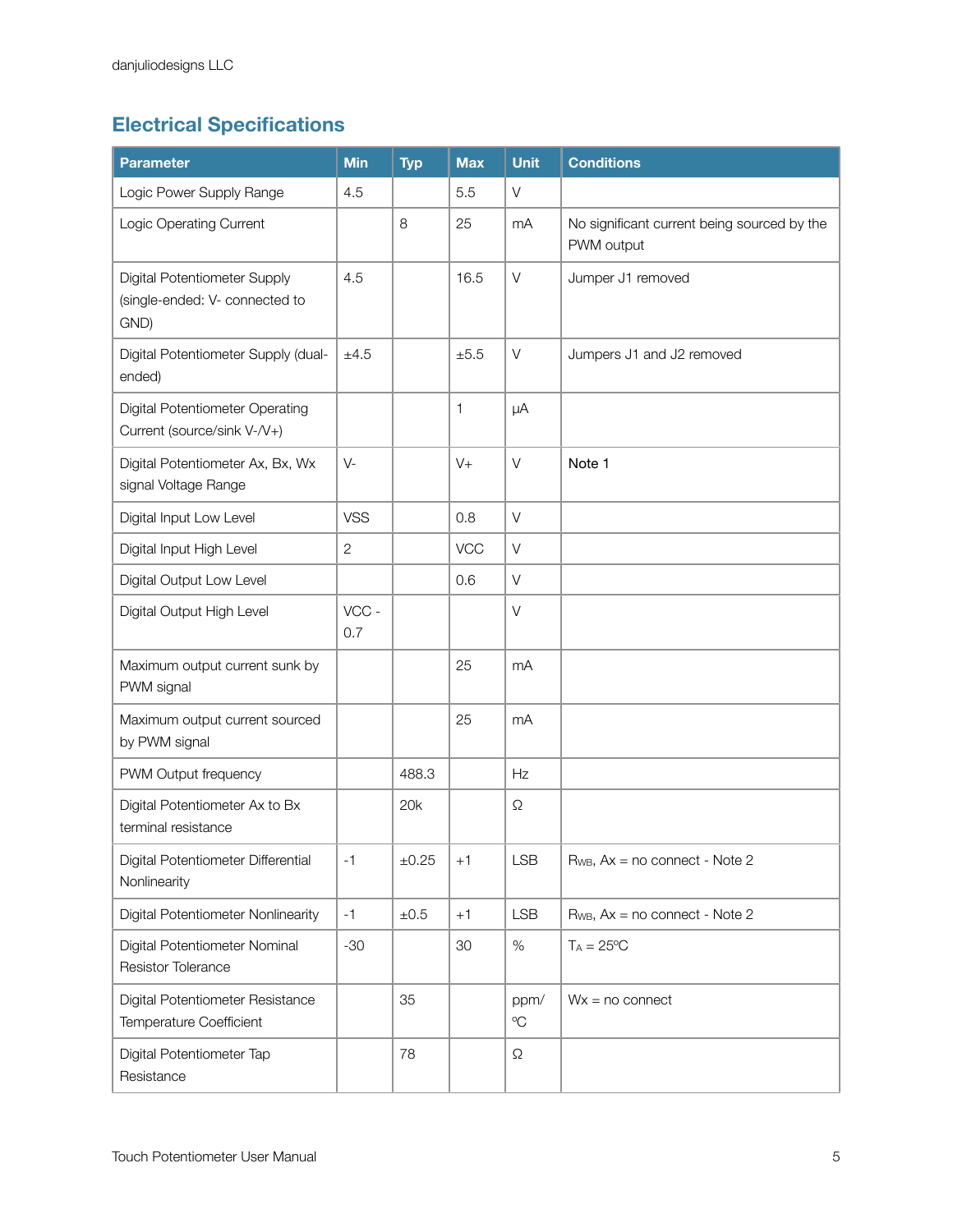| <b>Parameter</b>                                     | <b>Min</b>          | <b>Typ</b> | <b>Max</b> | <b>Unit</b>        | <b>Conditions</b>                                                                                        |
|------------------------------------------------------|---------------------|------------|------------|--------------------|----------------------------------------------------------------------------------------------------------|
| Digital Potentiometer Wiper<br>Resistance            |                     | 50         | 150        | Ω                  |                                                                                                          |
| Digital Potentiometer Channel<br>Resistance Matching |                     | 0.1        |            | $\%$               | Touch Pot Value = $50\%$                                                                                 |
| Digital Potentiometer Resistance<br>Drift            |                     | 0.05       |            | $\%$               |                                                                                                          |
| Digital Potentiometer Ax and Bx<br>Capacitance       |                     | 25         |            | pF                 |                                                                                                          |
| Digital Potentiometer Wx<br>Capacitance              |                     | 55         |            | pF                 |                                                                                                          |
| Digital Potentiometer Bandwidth<br>$-3 dB$           |                     | 310        |            | kHz                |                                                                                                          |
| Digital Potentiometer Total<br>Harmonic Distortion   |                     | 0.014      |            | %                  |                                                                                                          |
| Digital Potentiometer CrossTalk                      |                     | 1          |            | nV-sec             | $V_A = +5V$ , $V_B = 0V$ , measure V <sub>w</sub> with<br>adjacent RDAC making full-scale code<br>change |
| Digital Potentiometer Analog<br>Crosstalk            |                     | $-64$      |            | dB                 | $V_{A1}$ = +5V, $V_{B1}$ = 0V, measure $V_{W1}$ with $V_{W2}$<br>at 5V p-p at $f = 10$ kHz               |
| Digital Potentiometer Resistor<br>Noise Voltage      |                     | 13         |            | nV/<br>$\sqrt{Hz}$ |                                                                                                          |
| Serial Baud Rate                                     |                     | 9600       |            | Baud               | <b>Fixed Baud Rate</b>                                                                                   |
| <sup>2</sup> C Clock Rate                            |                     |            | 100k       | Hz                 |                                                                                                          |
| EEPROM write cycles                                  | 100K                | 1M         |            | Write<br>Cycles    | $T_A \leq 85^{\circ}C$                                                                                   |
| EEPROM characteristic retention                      | 40                  |            |            | Year               | Provided no other specifications are<br>violated                                                         |
| Operating Temperature Range                          | $\mathsf{O}\xspace$ | 20         | 60         | $\rm ^{o}C$        |                                                                                                          |
| Storage Temperature Range                            | $-30$               | 20         | 70         | $\rm ^{o}C$        |                                                                                                          |

#### Notes

- 1.Digital Potentiometer signals Ax, Bx, and Wx must not exceed the voltage range between V- and V+. Power should be applied to V-, V+ and 5V before or at the same time voltages appear on Ax, Bx and Wx.
- 2.Resistor position nonlinearity error is the deviation from an ideal value measured between the maximum resistance and the minimum resistance wiper positions. Resistor differential nonlinearity measures the relative step change from ideal between successive tap positions. The AD5262 part used in the Touch Pot is guaranteed monotonic.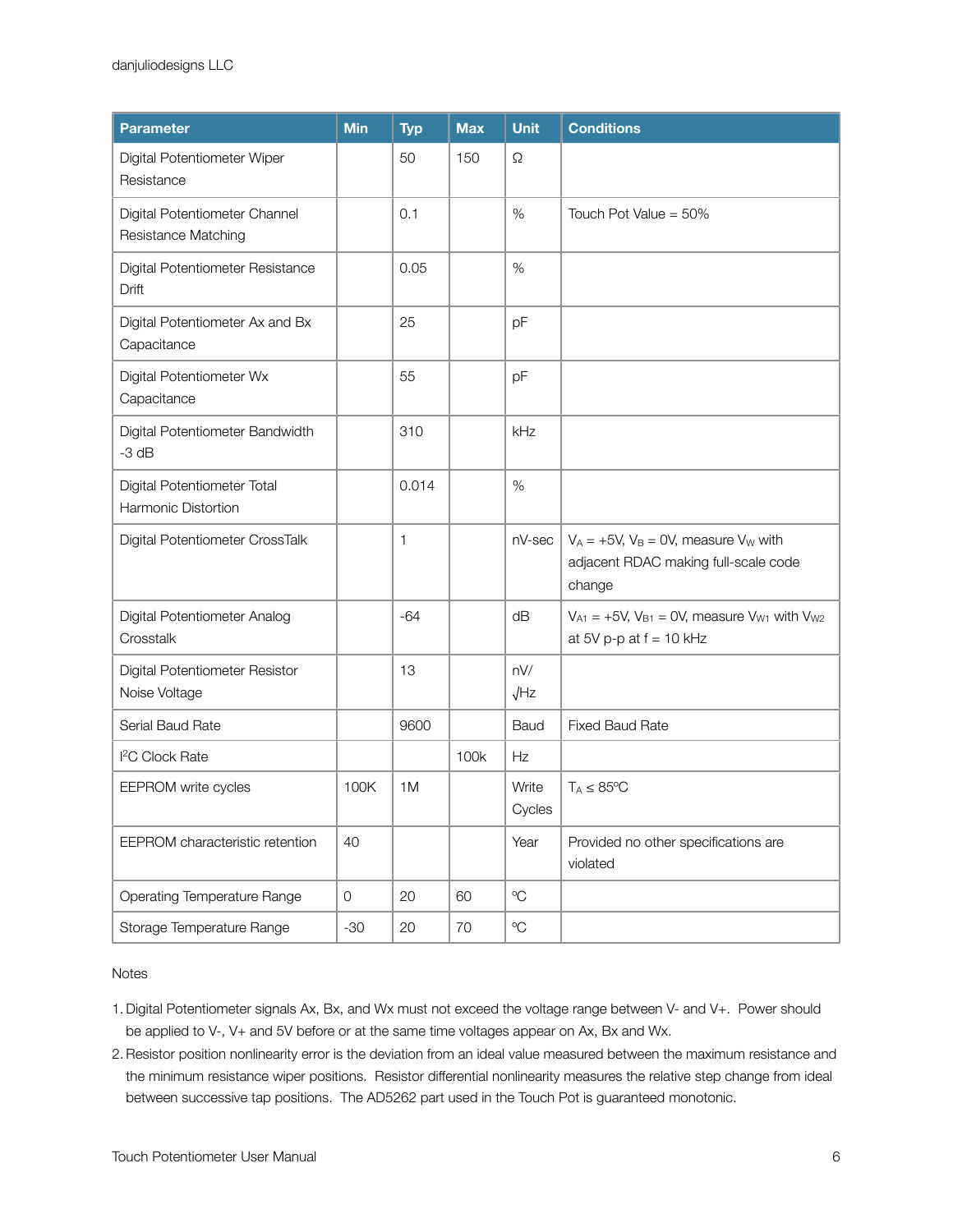# <span id="page-7-0"></span>**Mechanical Specifications**



*Board Dimensions (inches)*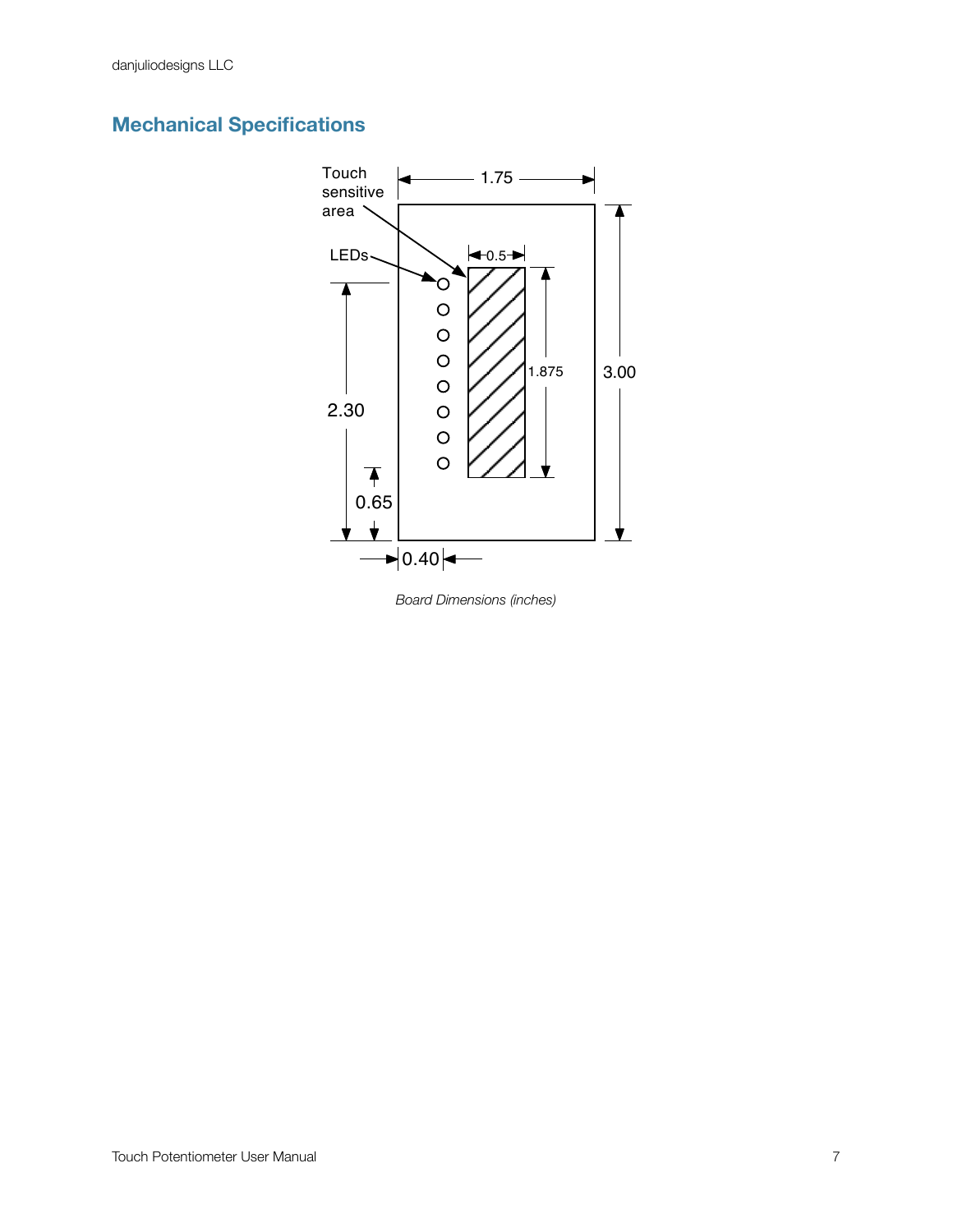# <span id="page-8-0"></span>Getting Started

# <span id="page-8-1"></span>**Block Diagram**



*Touch Potentiometer Block Diagram*

# <span id="page-8-2"></span>**Circuit Description**

The Touch Potentiometer is controlled by a Microchip PIC16F1829 8-bit micro-controller that provides the host interface, LED control, capacitive sense and peripheral control functions. The digital potentiometer functions are provided by an Analog Devices AD5262 integrated circuit. Capacitive sensing is done by two, interleaved sensors on the top side of the PCB that control an oscillator inside the micro-controller. Touching the sensors changes the oscillator frequency which is read by the micro-controller. Position is determined by a ratio-metric calculation of the changes in oscillator frequency for both sensors. The LEDs are controlled using pulse-width-modulation and multiplexing. A push button allows changing the I2C address without an external computer or micro-controller.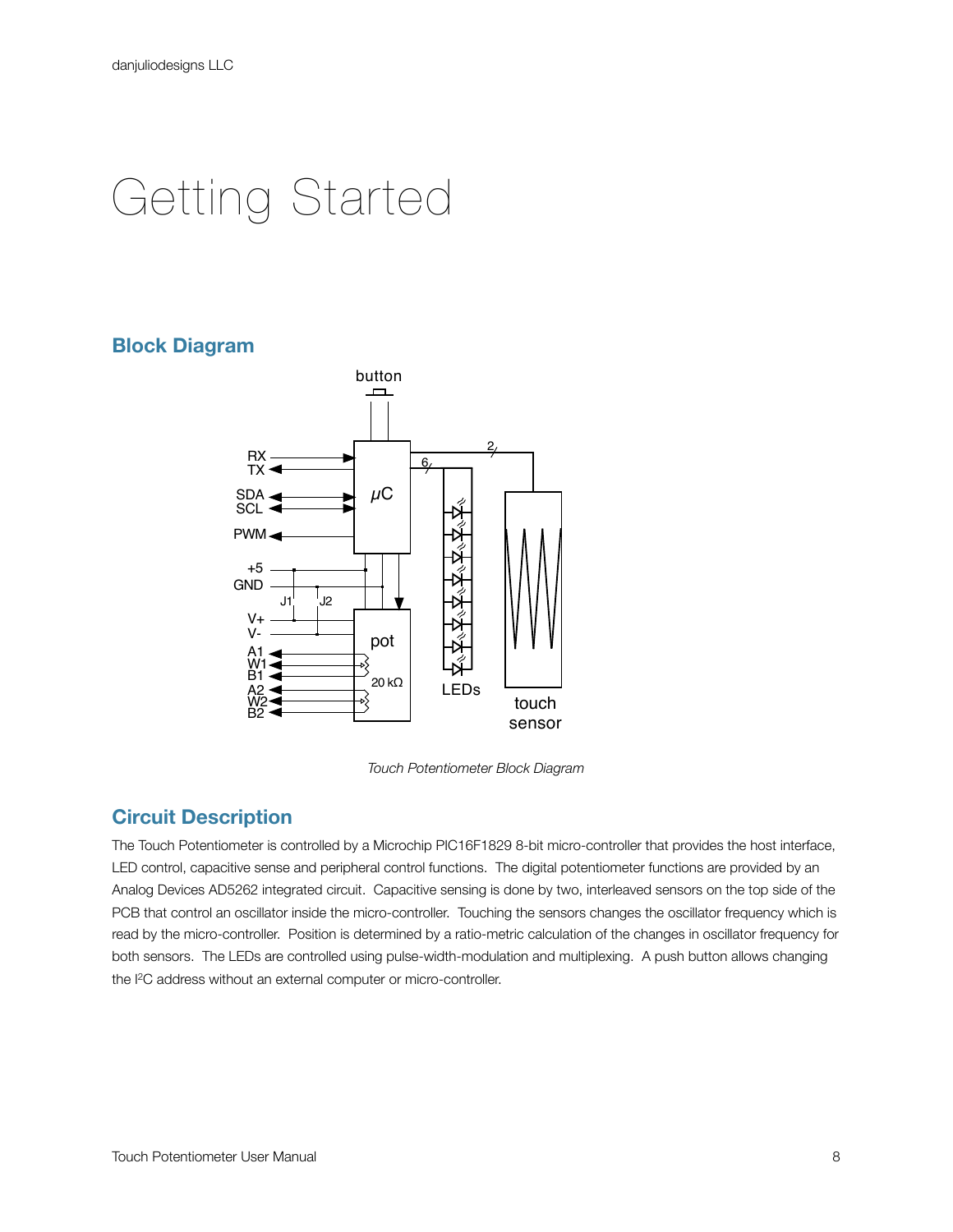# <span id="page-9-0"></span>**Connections**

Connections to the Touch Potentiometer are made with solder pads on the rear side of the circuit board. There are two sets of connections, one set for the digital power and IO and another set of connections for the analog potentiometer power and signals.

Two jumpers, described later, allow powering the analog potentiometer from the digital +5V power.

A button allows the user to quickly change the I2C address of the Touch Potentiometer using the touch sensor.

**Note: Extreme care should be taken when soldering or de-soldering leads to the Touch Potentiometer solder pads or adding or removing a jumper. Too much heat or pressure may tear the pad or jumper location off the PCB. Use a fine-tip soldering iron and a minimum amount of solder.**



*Board Layout (Rear View)*

#### <span id="page-9-1"></span>**Digital IO**

The Touch Potentiometer Digital IO connections consist of the 5V and ground power signals for the micro-controller and digital portion of the AD5262, a TTL-level serial interface, an I2C interface and the PWM output.

The Touch Potentiometer communicates to a host device using TTL-level serial interface or an I<sup>2</sup>C interface. Both interfaces are active simultaneously. The serial interface operates at 9600 baud. Data is transmitted using 8 data bits, 1 stop bit and no parity (8N1). The I2C interfaces is a 7-bit slave with a maximum clock rate of 100 kHz. It does not support General Call or 10-bit addressing.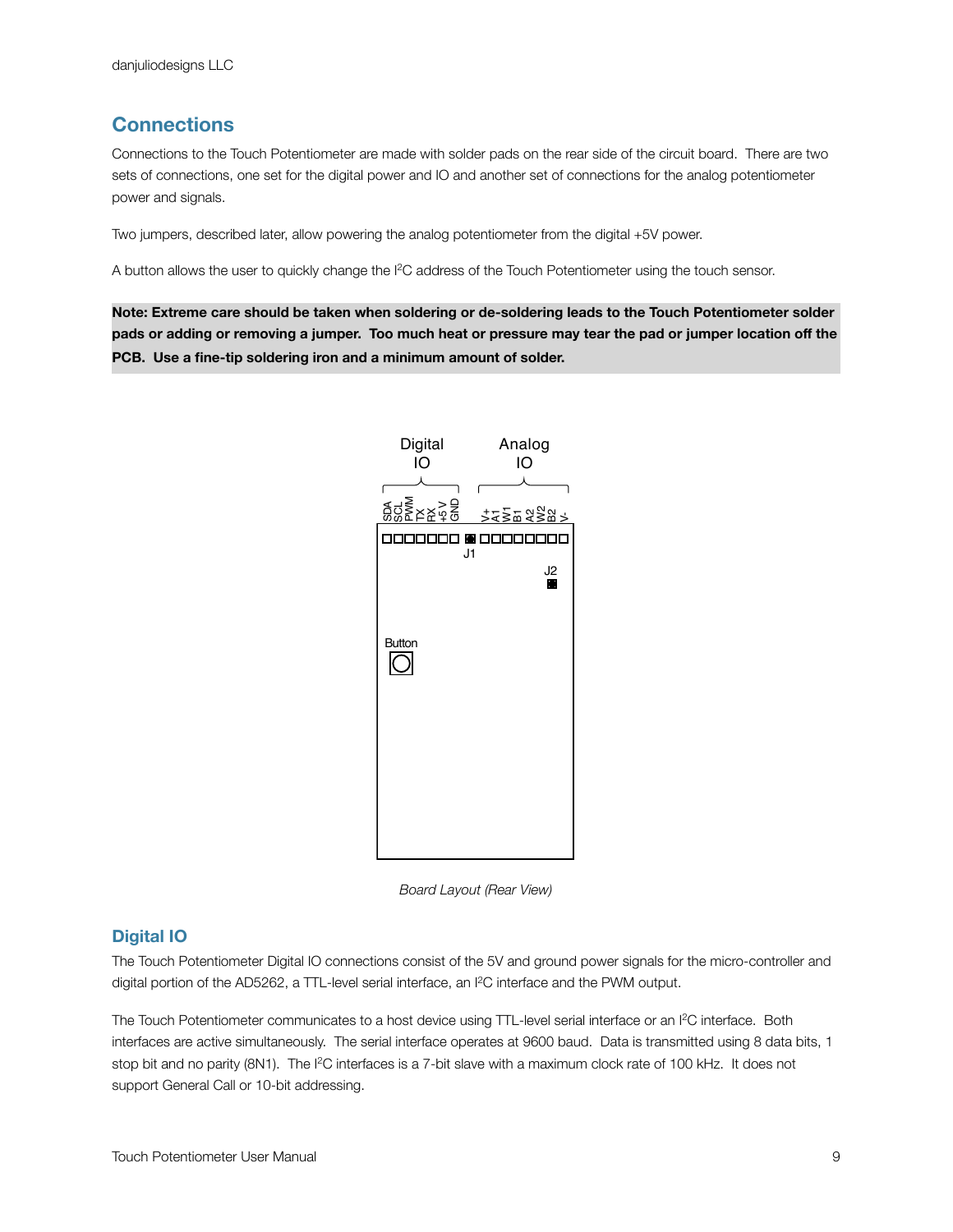The PWM output generates a signal with a duty-cycle that is proportional to the current Touch Potentiometer value. A value of zero results in a PWM output of 0% duty cycle (off). A value of 255 (full-scale) results in a PWM output of nearly 100% duty cycle (on).

| Label      | <b>Function</b>                  |
|------------|----------------------------------|
| <b>GND</b> | Ground                           |
| 5V         | +5 volt power input              |
| <b>RX</b>  | Serial TTL RX input              |
| <b>TX</b>  | Serial TTL TX output             |
| <b>PWM</b> | Pulse Width Modulation<br>Output |
| SCL        | HRMI <sup>2</sup> C SCL (clock)  |
| SDA        | HRMI <sup>2</sup> C SDA (data)   |

*Digital IO pad descriptions*

### <span id="page-10-0"></span>**Analog IO**

The Touch Potentiometer Analog IO signals consist of the AD5262 wiper and wiper power supply signals. The AD5262 supports two separate digital 20 k-ohm potentiometers, each with two terminals and a wiper connection. They have their own power supply connections allowing the voltage levels on the potentiometers to exceed the +5 volt logic power supply (see important note below).

| Label  | <b>Function</b>                                                                                                                                                                                                    |
|--------|--------------------------------------------------------------------------------------------------------------------------------------------------------------------------------------------------------------------|
| A1, A2 | A Terminals for potentiometer 1 and 2                                                                                                                                                                              |
| W1, W2 | Wiper Terminals for potentiometer 1 and 2                                                                                                                                                                          |
| B1, B2 | B Terminals for potentiometer 1 and 2                                                                                                                                                                              |
| $V +$  | Positive Power Supply. Connected at the factory to<br>the 5V logic signal by jumper J1. With J1 removed<br>may be connected to a positive voltage up to 15V.<br>Note the sum of $ V-  +  V+ $ must be 15V or less. |
| $V -$  | Negative Power Supply. Connected at the factory to<br>ground by jumper J2. With J2 removed may be<br>connected to a negative voltage down to -5V. Note<br>the sum of $ V-  +  V+ $ must be 15V or less.            |

*Analog IO pad descriptions*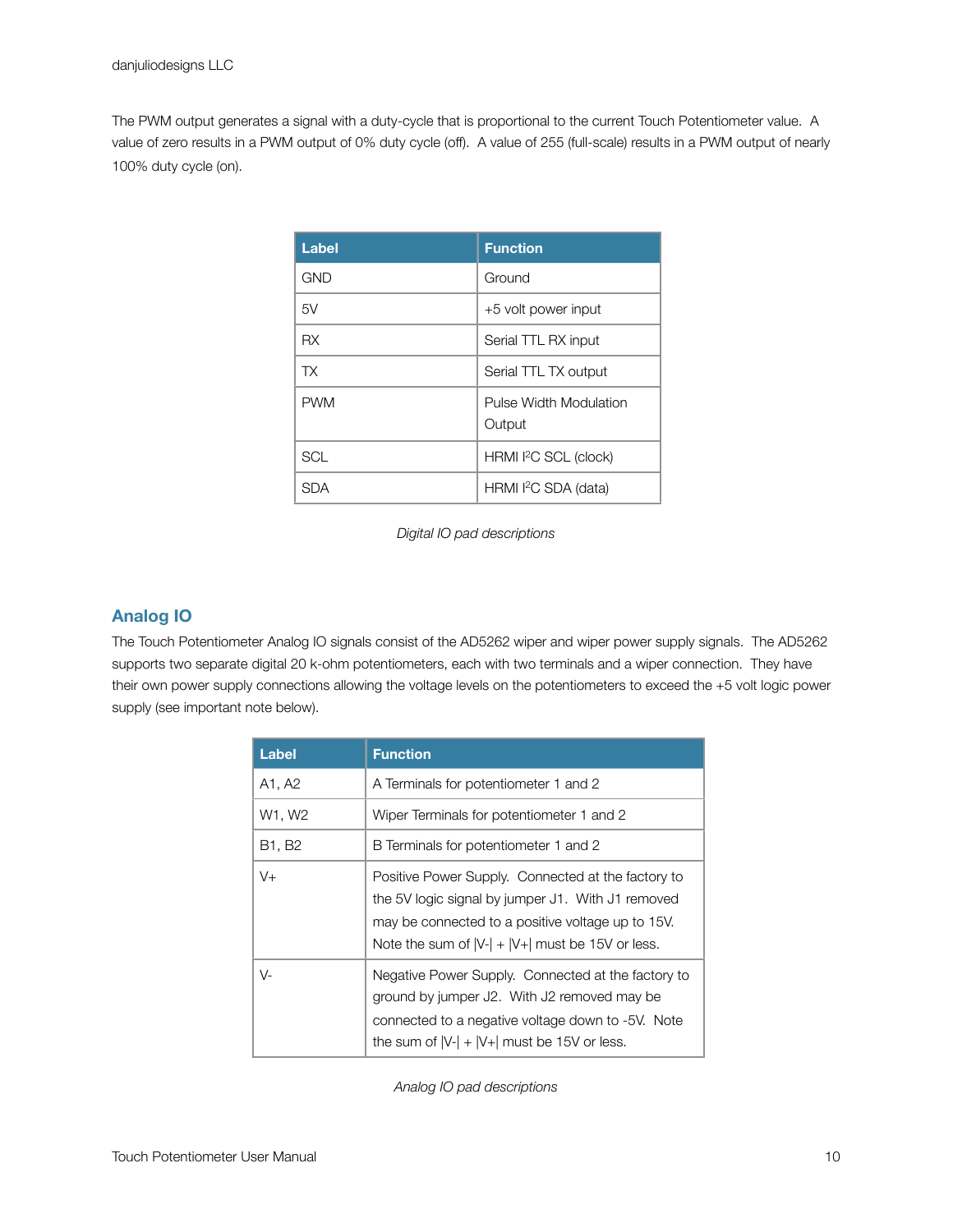#### **Important Notes about V+ and V-**

Care must be taken with V+ and V- to prevent damage to the ICs on the Touch Potentiometer.

- 1. V+ and V- must always be connected to power and should be powered before or at the same time voltages appear on the A, B and W signals and 5V input.
- 2.By default, V+ is connected to 5V with jumper J1 and V- is connected to ground with jumper J2. Voltages on the A, B and W signals should not exceed the range of 0 - 5V with these jumpers installed. Remove these jumpers by removing the solder blob if a different power supply will be connected to V+ and/or V-.
- 3. The maximum voltage potential between V- and V+ is 15 volts. V- maximum is -5V. V+ maximum is 15V.
- 4. Electrical noise on V- and V+ may be coupled into the signal passing through the potentiometer. A power supply connected to V- and V+ may require additional filtering to eliminate this noise.

#### <span id="page-11-0"></span>**Jumpers**

Jumpers J1 and J2 are designed to be bridged with solder (no other conductor necessary). They may be removed by carefully sucking up the solder using a vacuum solder sucker or solder wick.



*Jumper installed and removed*

## <span id="page-11-1"></span>**Quick Test**

The Touch Potentiometer may be tested with only a 5 volt regulated power supply.

Attach the Touch Potentiometer to the 5 volt power supply and switch on the power supply. Four LEDs should light as shown below. This indicates the Touch Potentiometer is performing an initial calibration. Make sure you are not touching the sensor during the calibration. The calibration will last approximately two seconds and then the Touch Potentiometer should begin normal operation.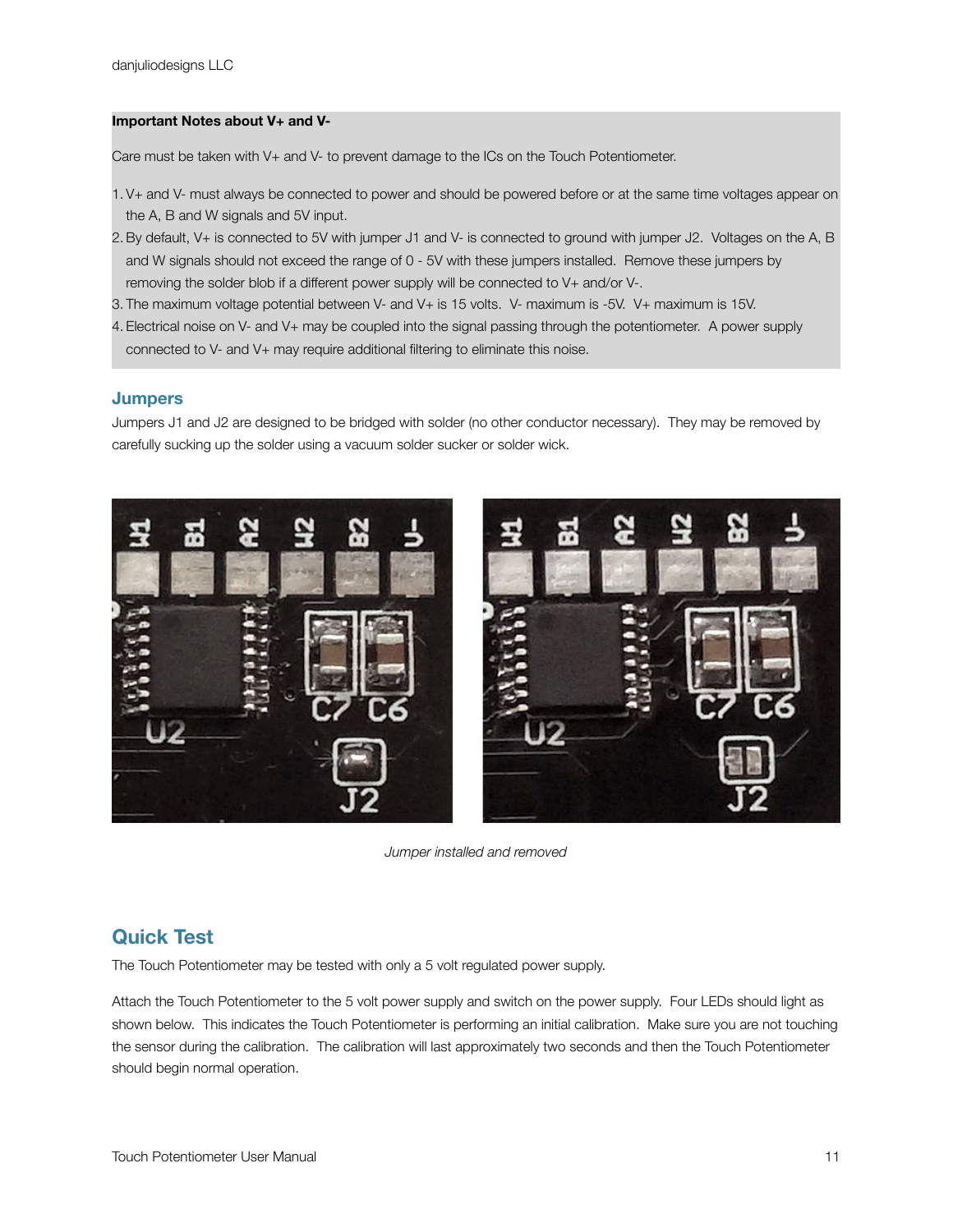

*Initial Calibration*

In normal operation, the factory default Touch Potentiometer will light all eight LEDs with a bright "spot" that indicates the current value ("linear" display mode). Sliding a finger along the sensor area will move the spot to follow the touch location. After a few seconds of inactivity the LED display will automatically dim.

# <span id="page-12-0"></span>**PWM Output Example**

The PWM output may be used to control external devices such as the intensity of LED lighting strips. It is a 5V logiclevel, active-high signal with a maximum drive capability of 25 mA. It may be used to directly control the gate of a MOSFET transistor, base of a bipolar transistor (through an appropriately sized base resistor) or connect directly to another 5V logic input. The PWM output has a period of approximately 488 Hz and a minimum high time of 2 uSec. It may be configured with a linear or non-linear transfer function. The non-linear transfer function is useful in dimming applications.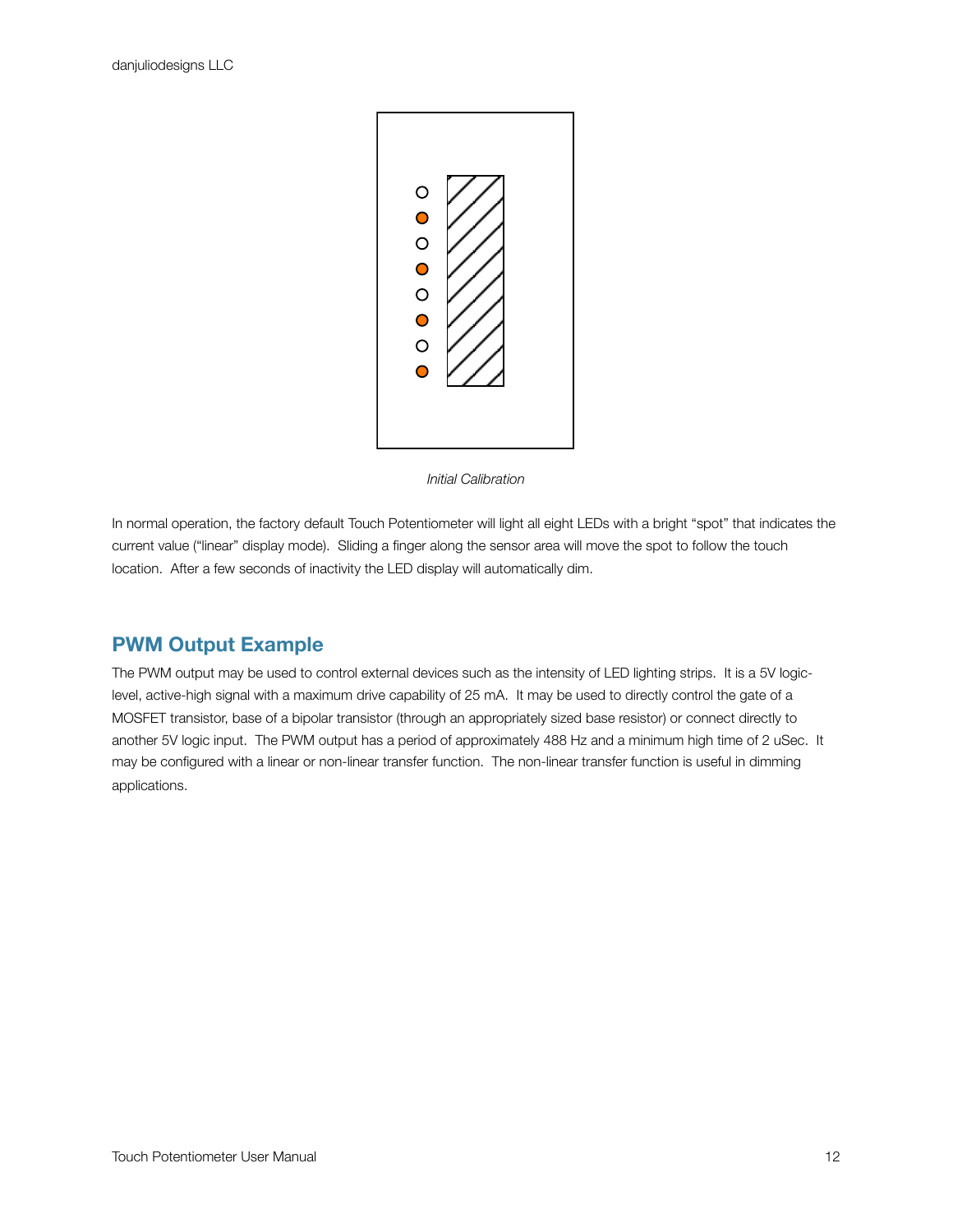

The PWM output controls a low-side switch in this example. The 100 k-ohm resistor keeps the MOSFET turned off while the micro-controller in the Touch Potentiometer starts up (and the PWM output is not driven).

# <span id="page-13-0"></span>**Serial Interface with a Computer**

A computer with a USB interface and terminal emulator program can access the Touch Potentiometer using the serial interface connected to a USB-to-serial device like a FTDI FT232R break-out board or a micro-controller like the Arduino Leonardo that has both a USB interface with Communications Device Class (CDC) support and a serial port. The Touch Potentiometer serial interface operates at 5V logic levels with a data rate of 9600 baud, eight data bits, no parity and one stop bit (8N1).



*USB Serial Interface*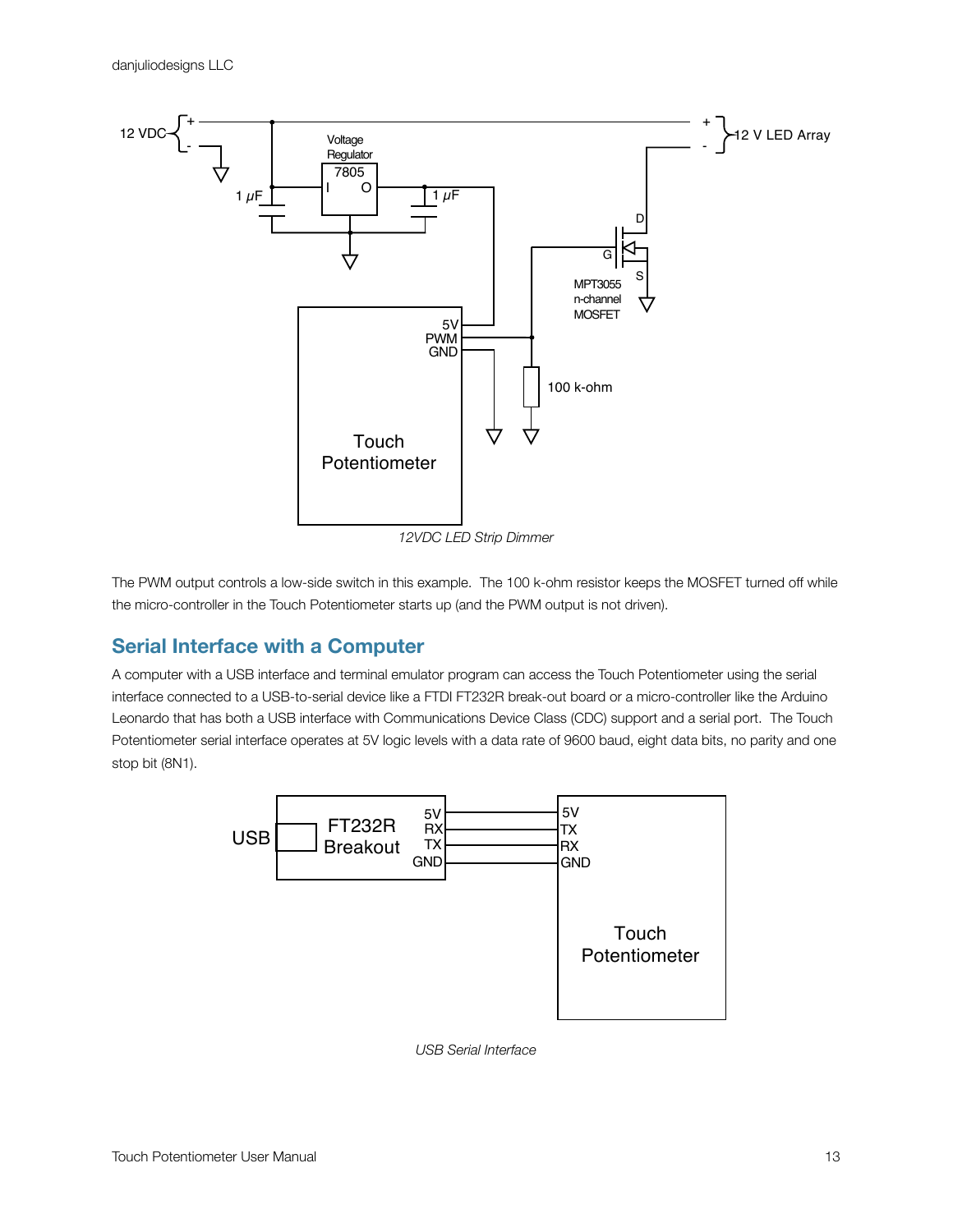The serial interface is connected to a computer using a FTDI FT232R breakout board. The user may interact with the Touch Potentiometer using a terminal emulator program running on the computer. The Touch Potentiometer implements a simple ASCII command interface described in the section ["Command List](#page-27-1)".

A few example commands are described below. It is assumed the Touch Potentiometer has just been powered up (untouched) and the terminal emulator started and connected to the serial port. The terminal emulator is also configured to locally echo typed characters (the Touch Potentiometer does not echo back received characters).

- 1. Type the character 'G' followed by the Return key. This "gets" the current potentiometer value, a number between 0 and 255. The Touch Potentiometer powers up with a value of 0.
- 2. Type the string "W 1 128" followed by the Return key. This "sets" the current potentiometer value to mid-point. You should see the LEDs immediately change to represent the change.
- 3. Type 'G' followed by the Return key again. The Touch Potentiometer will respond with the value of 128.
- 4. Experiment by changing the value with your finger and reading it out using the 'G' command.



*Example Serial Session*

### <span id="page-14-0"></span>**I 2C Interface with Arduino**

A micro-controller can access the Touch Potentiometer using an I2C interface. The Touch Potentiometer supports 7-bit addressing and a maximum transfer rate of 100 kHz. It utilizes two I<sup>2</sup>C addresses. The first address is used to directly access (get or set) the Touch Potentiometer value and the subsequent address is used for accessing control registers and other resources. The address can be changed. See Changing I<sup>2</sup>C Address for more information.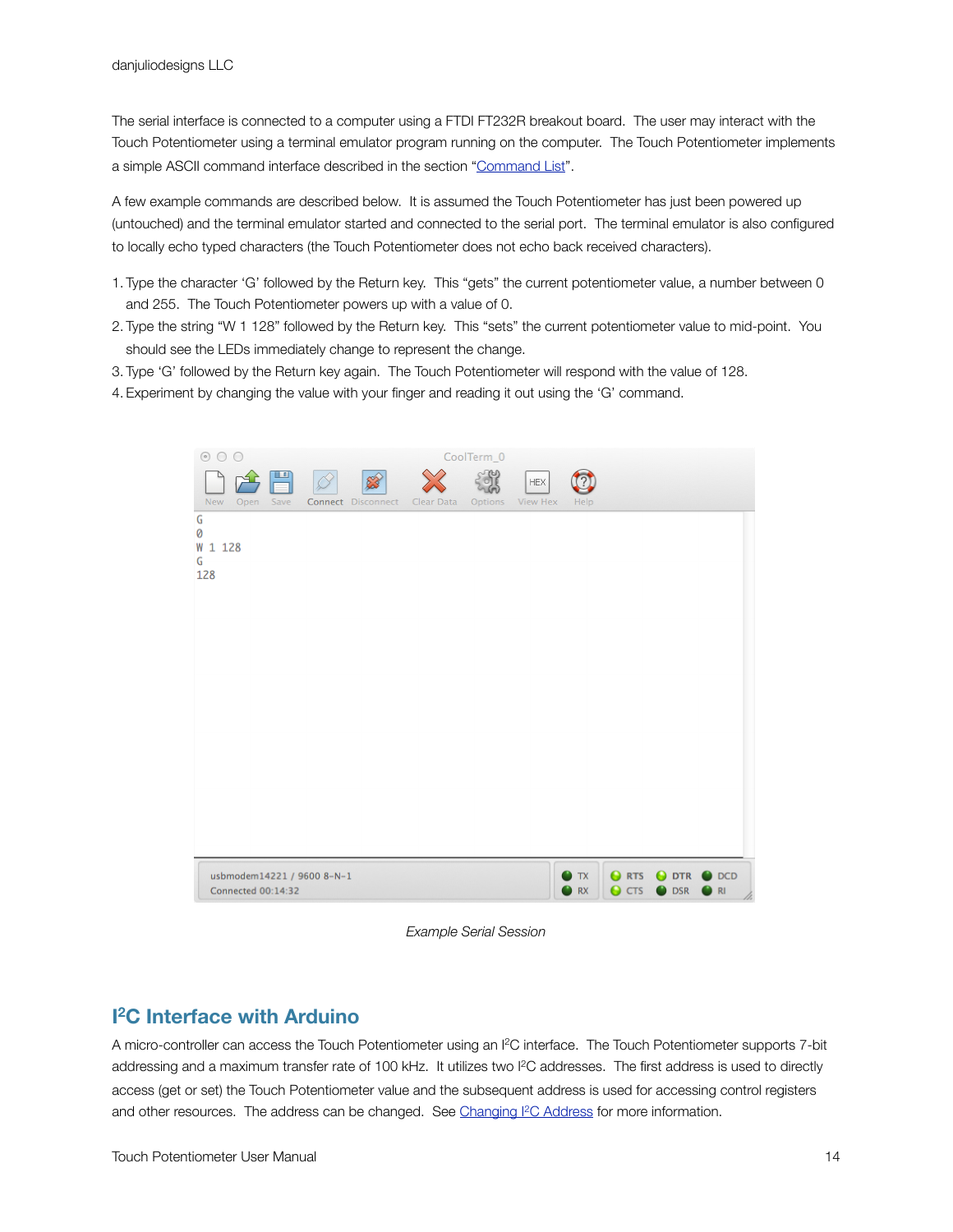

*Arduino Connections*

The Touch Potentiometer may be connected to a 5V Arduino I<sup>2</sup>C peripheral (A4/A5) directly. Level translators should be used for 3.3V Arduino boards (or other 3.3V micro-controllers). The Touch Potentiometer activates weak pull-ups on its I 2C signals so pull-up resistors are not necessary for short connections (a few inches). Pull-up resistor values of 4.7 kohm to 10 k-ohm may be used.

Simple access routines are used to communicate with the Touch Potentiometer as shown in the following demonstration program. The following code segment may be cut&paste into the Arduino IDE. See [Command List](#page-27-1) for more information about the Command interface.

```
/*
  * Simple Touch Potentiometer Example with Arduino
 *
  * Reads the pot value and controls the brightness of the Arduino LED on
  * Digital Pin 13. Also logs new values to the serial port. Utilizes
  * both the direct and indirect command interface forms.
  * Assumes Touch Pot is at I2C Address 8
  */
#include "Wire.h"
int i2cAddr = 8; // Direct access at i2cAddr, indirect registers at i2cAddr+1
uint8_t prevValue;
uint8_t curValue;
void setup() {
   Serial.begin(115200);
  Wire.begin();
  pinMode(13, OUTPUT);
   // Demonstrate access to Touch Potentiometer registers
  WriteTpReg(1, 128); // set to 50% by writing to register 1
 curValue = ReadTpReg(1); // read back value just set
   // Set Arduino LED PWM to match
  analogWrite(13, curValue);
  prevValue = curValue;
}
void loop() {
  delay(50); // Read ~20 times/second
   // Demonstrate direct access to Touch Potentiometer value
  curValue = ReadTpValue(); // faster I2C access than register read
```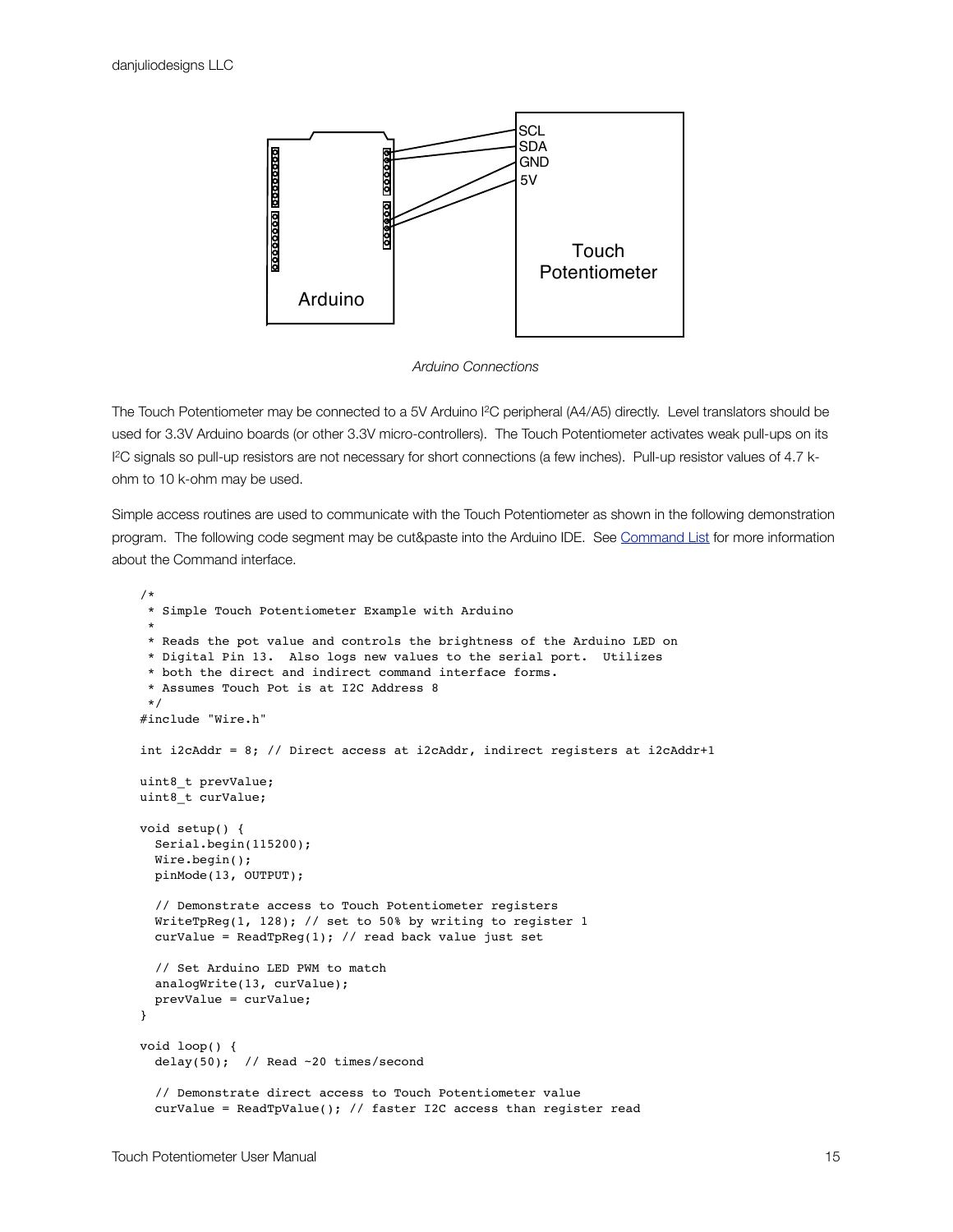```
 if (curValue != prevValue) {
    analogWrite(13, curValue);
     Serial.println(curValue);
     prevValue = curValue;
  }
}
// Write a Touch Potentiometer register
void WriteTpReg(uint8_t addr, uint8_t data) {
  Wire.beginTransmission(i2cAddr+1);
  Wire.write('W');
  Wire.write(addr);
  Wire.write(data);
 Wire.endTransmission();
}
// Get the Touch Potentiometer value
uint8_t ReadTpValue() {
  Wire.requestFrom(i2cAddr, 1);
  if (Wire.available()) {
    return Wire.read();
  } else {
    return 0;
  }
}
// Read a Touch Potentiometer register
uint8_t ReadTpReg(uint8_t addr) {
  Wire.beginTransmission(i2cAddr+1);
  Wire.write('R');
  Wire.write(addr);
  Wire.endTransmission();
  Wire.requestFrom(i2cAddr+1, 1);
  if (Wire.available()) {
    return Wire.read();
   } else {
    return 0;
   }
}
```
# <span id="page-16-0"></span>**Analog Interface as Volume Control**

The Touch Potentiometer's AD5262 IC provides two separate digitally controlled analog potentiometer circuits. They may be used separately (e.g. for stereo volume controls) or ganged together (to simulate a 10k-ohm potentiometer) as shown in the following simple single-channel amplifier using the common LM386 amplifier IC. The analog outputs may be configured to vary linearly or logarithmically. The Logarithmic output is commonly used for audio level applications. See [Analog Output](#page-23-0) for more information.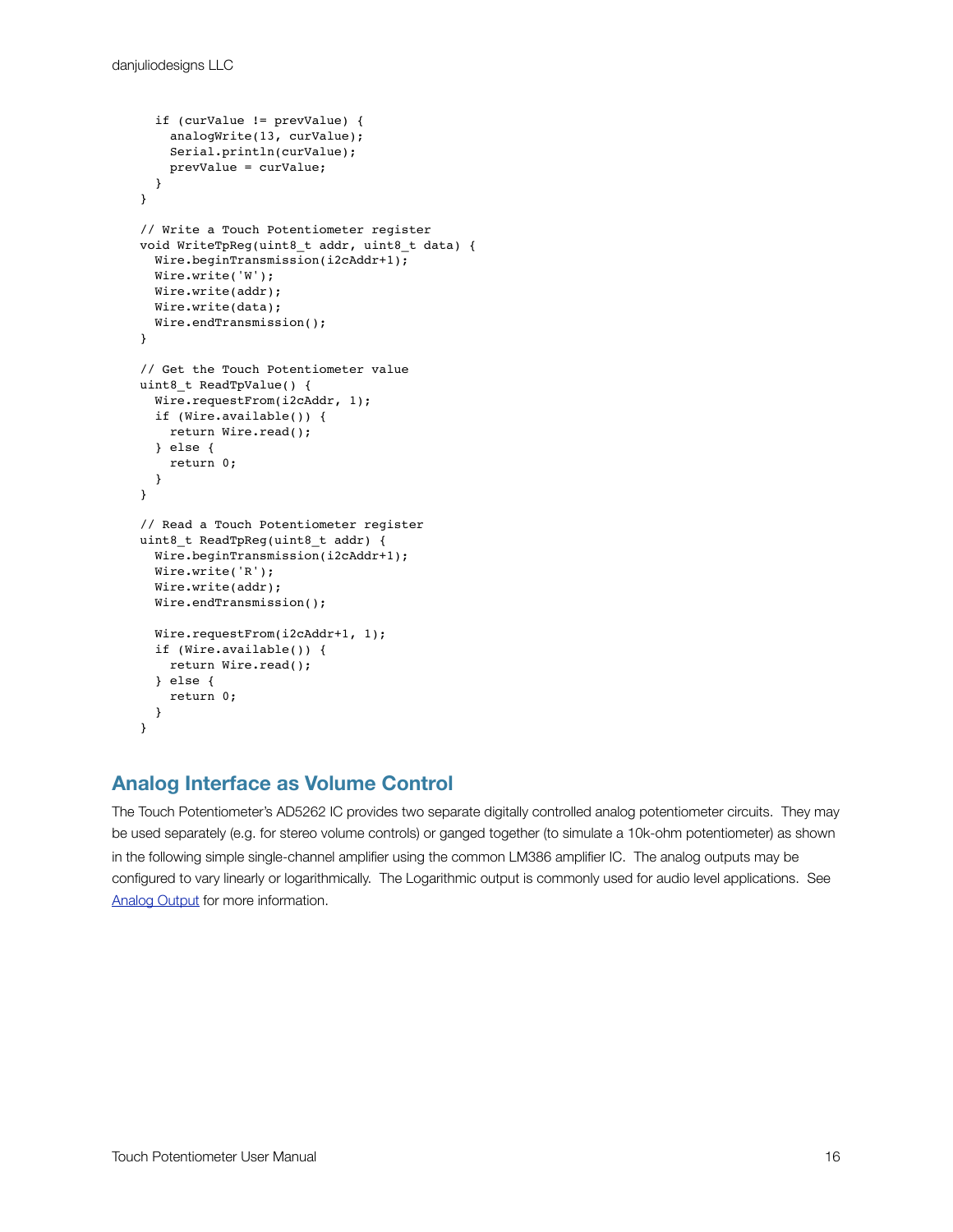

In this example the Touch Potentiometer replaces a logarithmic 10 k-ohm potentiometer to control the volume. In addition to providing a direct user control, a computer or micro-controller can also adjust the volume through the serial or I 2C interfaces. Note that J1 is removed so that V+ can be connected directly to the analog power supply. This reduces noise from the digital components in the Touch Potentiometer coupling into the audio signal. Additional filtering circuitry on the input of the voltage regulator may be necessary for high-performance systems.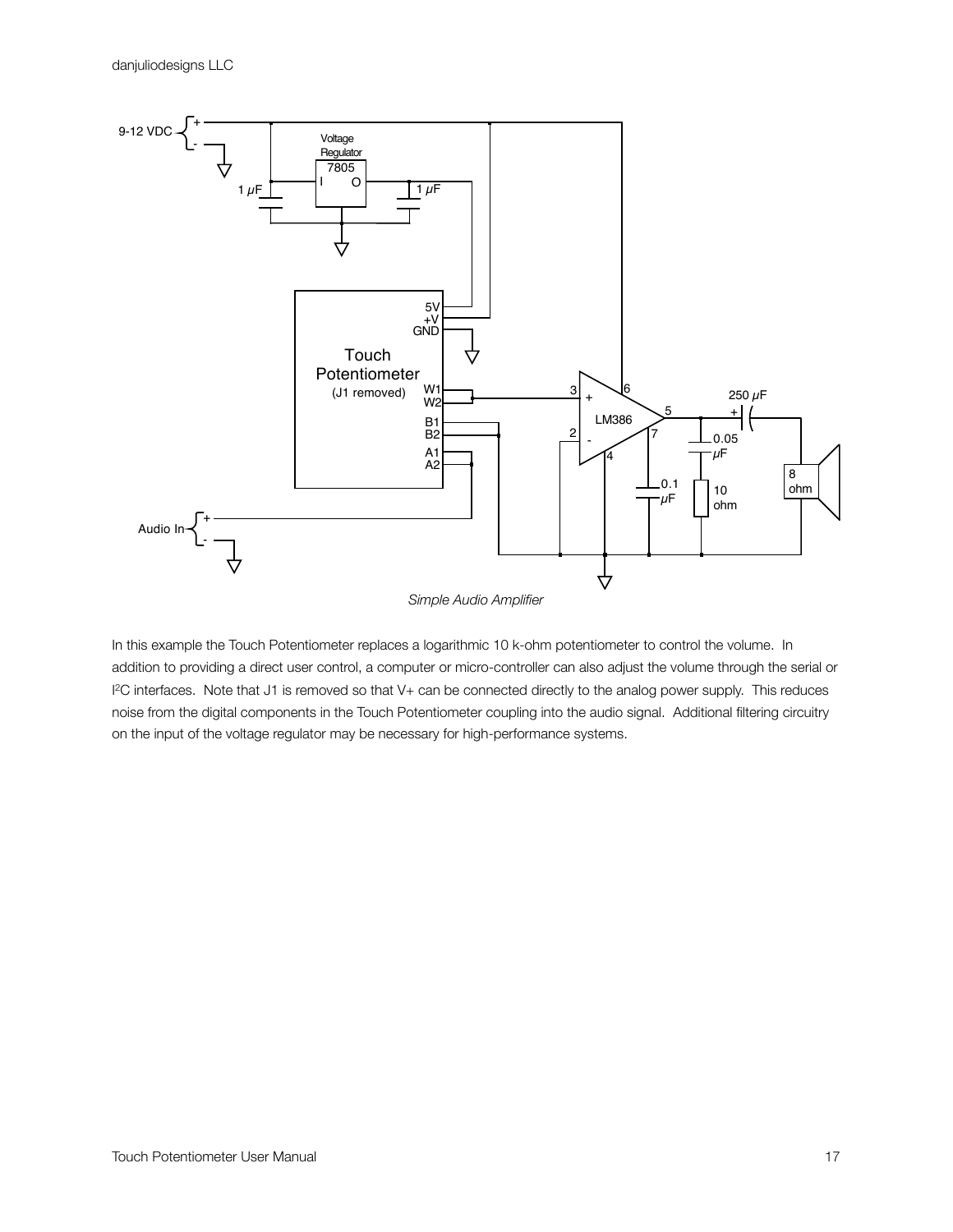# <span id="page-18-0"></span>Operation

# <span id="page-18-1"></span>**System Description**

#### <span id="page-18-2"></span>**Touch Sensor**

The Touch Sensor is implemented using two interleaved copper pads on the top surface of the PCB connected to the on-board micro-controller. They are used as a variable capacitance in an oscillator circuit. An algorithm running on the micro-controller measures the oscillator frequency, which varies as the sensor capacitance varies (due to touch), and computes a touch location along the length of both sensors with a resolution of 8-bits. The frequency of the oscillator decreases as the capacitance increases with touch. The sensors are sampled at about 30.52 Hz and the frequency is represented as a count obtained during a 8.192 mSec sample period.

The algorithm maintains a dynamic baseline corresponding to no touch that is initialized during the initial calibration at power-up. Touch sensor calibration parameters are stored in an on-board EEPROM. Some of the parameters specify a minimum count for the initial calibration. The Touch Potentiometer will remain in initial calibration until the count for both sensors exceeds these parameters (for example, the sensor is being touched during initial calibration). Other parameters specify delta values from the baseline used to identify when a valid touch is present. These parameters may be changed by the user through the Command Interface to recalibrate the Touch Potentiometer parameters for various conditions. See [Appendix B](#page-35-0) for more information.

The Touch Potentiometer is designed to be used without any panel or with a thin panel adhesively attached to the PCB (up to approximately 0.5 mm thick). The sensitivity is reduced as the thickness of a cover increases. The baseline frequency also is reduced. The panel must not be conductive. Higher dielectric materials work better than lower dielectric materials. The default touchpad parameter set has been verified with polystyrene panel material attached using double-sticky carpet tape. Other professional pressure sensitive adhesives such as 3M 467 or 468 should work as well. The adhesive should cover the entire surface of the sensor evenly.



*Typical panel stack-up*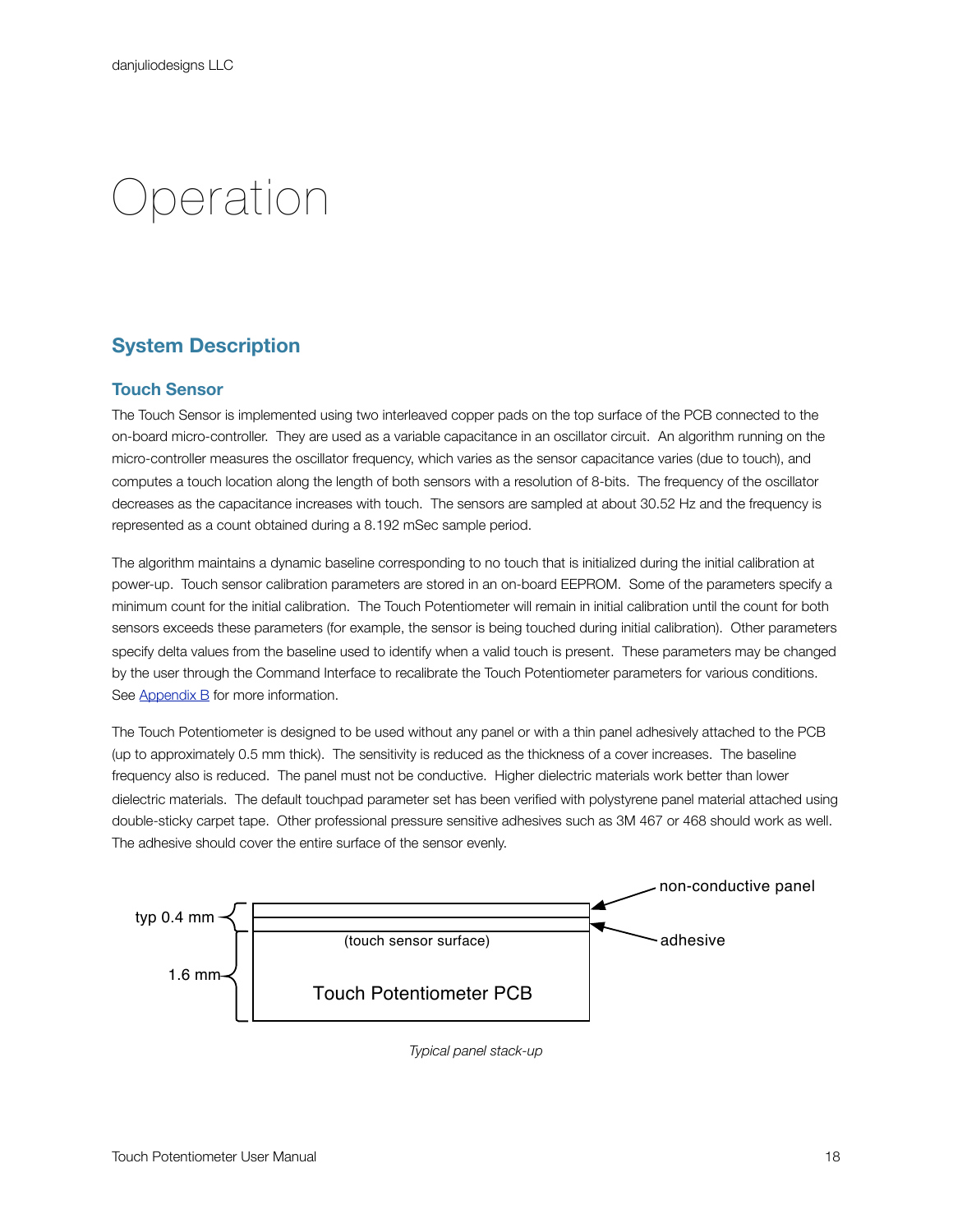#### <span id="page-19-0"></span>**LED Display**

The eight LED display is used to display the current Touch Potentiometer value. It may also be configured to display any pattern loaded by a host system through the Command Interface. The power-up configuration is loaded from EEPROM.

#### **Touch Potentiometer value LED Display**

The value may be displayed in three different formats. The format may be changed by writing to the Control register described in the section [Control Registers.](#page-23-1)

- 1. Linear Display: A bright spot that is next to the current value is simulated by varying the brightness of all LEDs. LEDs near the current value are brightest and LEDs further away are dimmer. The entire display fades to a much dimmer level after 10 seconds of inactivity. It returns to full brightness when the value is changed, either through touch or by a host command. This format is the factory default.
- 2. Bar Graph: All LEDs from the lowest up to the LED nearest to the current value are lit. LEDs above these are off.
- 3. Single Dot: The LED nearest to the current value is lit. All other LEDs are off.

The brightness of Bar Graph and Single Dot display formats is configurable to one of four brightness levels.

#### **User LED Display**

The LED display may also be controlled manually with an 8-bit pattern written to the UserLedValue register. The brightness of the display is configurable to one of four brightness levels.

#### <span id="page-19-1"></span>**Host Interface**

The Touch Potentiometer is a slave device. It responds to commands issued to it from a host controller. It interprets commands from either a serial or I2C interface. Both interfaces are simultaneously operational. The Touch Potentiometer is capable of receiving commands 250 mSec after being powered up.

Unknown or illegal commands are ignored. Some commands generate a response. Responses are transmitted back to the host automatically if the command originates on the serial interface. They must be read by the host if the command originates on the I2C interface.

Commands are 1-byte (8-bits in length). They have ASCII representations that are an abbreviation of their function. Commands are followed by zero, one or two arguments representing 8-bit numeric quantities.

Responses are a single 8-bit numeric values.

Commands and responses are encoded slightly differently for serial and I2C communication.

#### **Serial Interface**

Commands and arguments sent through the serial interface are encoded as ASCII values. The commands are used to read the current potentiometer value, access a set of control registers and EEPROM storage locations. Commands are a single ASCII character with values between 'A' and 'Z'. Arguments are one to three ASCII numbers "0" through "255" representing an 8-bit value. Commands are issued in Command Sequences. A Command Sequence consists of the command value followed by any required argument terminated with the Carriage Return character (0x0D). Space characters may be included between the command and argument or between the argument and the Carriage Return (<CR>). Space characters must be included between arguments. Any other characters or additional arguments invalidate the Command Sequence (up to the next Carriage Return).

Responses consist of an ASCII number ("0" through "255") terminated with the Carriage Return character.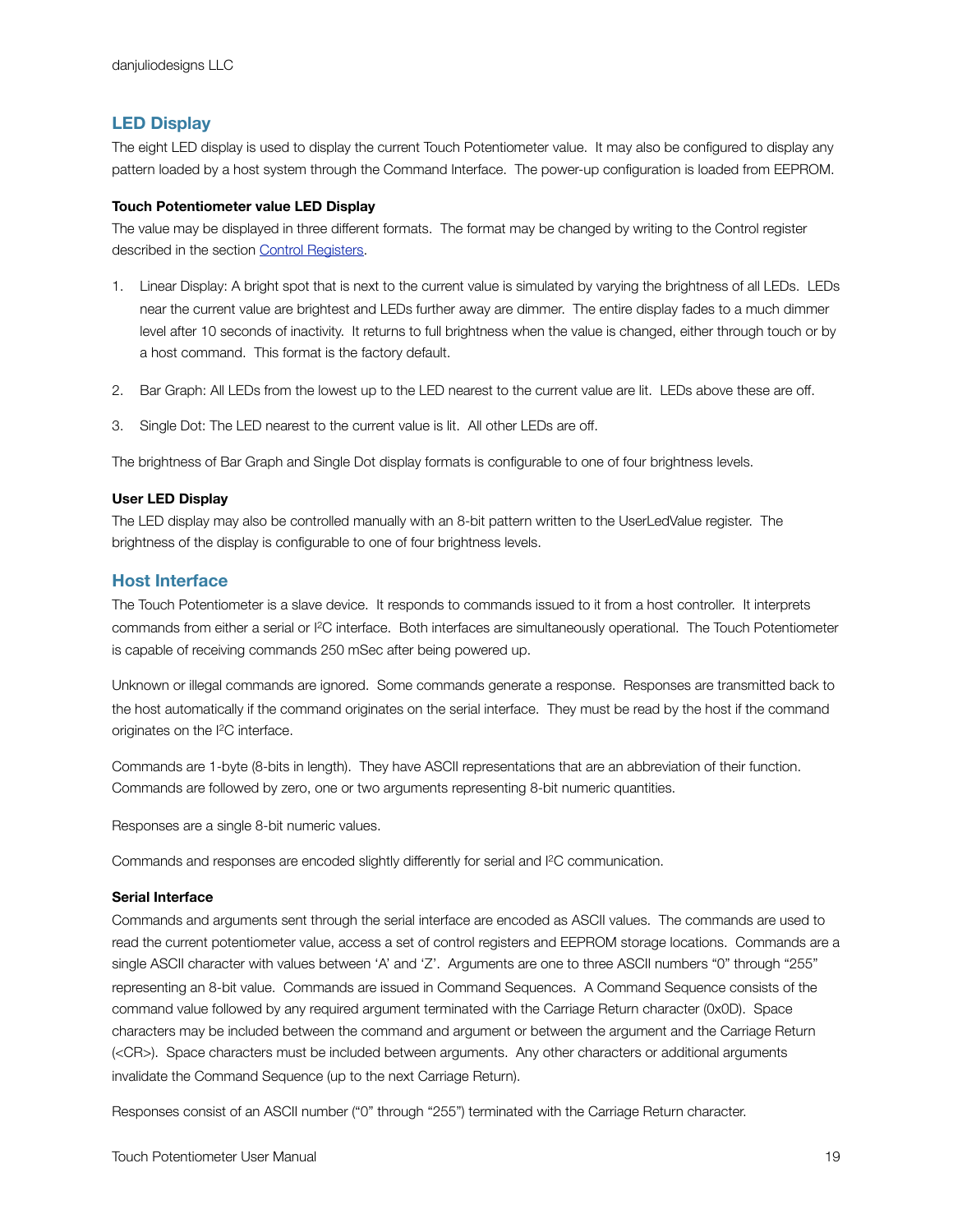For example the ASCII character 'G' is used for the Get Current Value command. Sending the command

```
G<CR>
```
or

 $G < CP$ generates a response with the form

128 <CR>

where the value "128" is the current value of the Touch Potentiometer (mid-point).

The Touch Potentiometer can buffer multiple serial commands and arguments in an internal 16-byte FIFO. It processes one command at a time (including transmission of a required response). It will drop commands when the FIFO is full.

#### **Serial Jabber**

The Touch Potentiometer may be configured to automatically transmit the potentiometer value through the serial port to host interface when it changes. The value consists of an ASCII number ("0" through "255") terminated with the Carriage Return character. The Jabber function is controlled by the Control register.

The maximum rate of values transmitted is approximately 30 values/second.

Host Interface software must be capable of differentiating automatically transmitted potentiometer values and responses to commands that return data. Typically the Jabber function is disabled before sending commands that generate a response.

#### **I 2C Interface**

The Touch Potentiometer implements a simple 7-bit slave I<sup>2</sup>C device. It implements two consecutive addresses. The first address is denoted as the base address and is loaded from EEPROM storage at reset. The base address may be changed via the touch sensor or by a command to change the EEPROM location. The Touch Potentiometer implements only the mandatory I<sup>2</sup>C slave functionality described in the NXP Semiconductor document "UM10204 I<sup>2</sup>C-bus specification and user manual". These functions include START condition, STOP condition, Acknowledge and 7-bit slave address. It does not support General Call address, 10-bit slave address, Software reset or Device ID. The maximum bit rate is 100 kHz.

The default base address is 8. The base address provides direct access to the current potentiometer value. The next address provides indirect access to the potentiometer value, control registers and EEPROM storage.

#### **Direct Access (base address)**

Reading and writing this address provides direct (1-byte) access to the current potentiometer value.

A write to this location consists of the I<sup>2</sup>C address byte (with bit 0 low to signify a write) and a data byte to set the value. The Touch Potentiometer changes its internal value to the value of the data byte.

A read from this location consists of the I<sup>2</sup>C address byte (with bit 0 high to signify a read) and a data byte sourced by the Touch Potentiometer with the current potentiometer value.

#### **Indirect Access (base address + 1)**

Reading and writing this address provides indirect (multiple transaction) access to control registers and EEPROM storage for configuration of the Touch Potentiometer. The command encoding is the same as the Serial Interface and the indirect access mechanism also provides a command to read the current potentiometer value.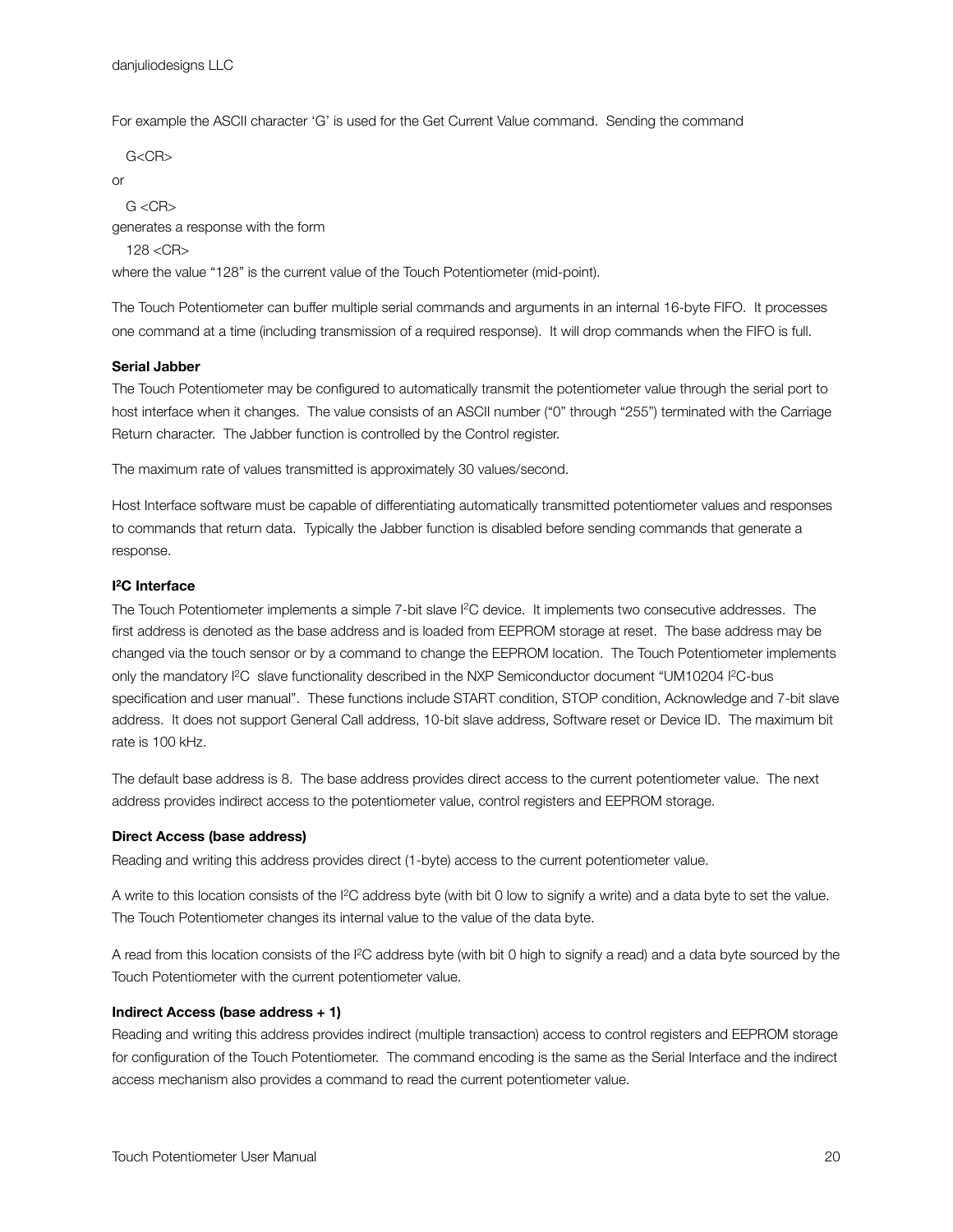Command Sequences consist of 1-, 2- or 3-byte I<sup>2</sup>C write sequences (the command byte followed by any required argument byte) followed by the STOP condition.

The host controller must issue a read of one data byte for commands that generate a response. The read should be issued following the write and before subsequent commands. The Touch Potentiometer may stretch the clock on the SCL line during the read while it fetches data bytes internally to satisfy the read. It will return the value 0x00 for host controller I<sup>2</sup>C reads that request more data than the is contained in the response or for reads without a prior command.

The example shown in the Serial Interface section above would consist of the following bytes transmitted on the I2C interface for the command.

```
<I2cAddress+W><0x47>
```
The following response data would be read (the host controller reads one byte).

<I2cAddress+R><0x80>

The Touch Potentiometer can buffer multiple <sup>12</sup>C commands and arguments in an internal 16-byte FIFO. However it can only process one command at a time that requires a response. This is because it resets the internal buffer it uses to hold responses each time a command is received from the I2C interface. The host controller must execute a read and obtain the response data for any command that generates a response before issuing another command.

#### <span id="page-21-0"></span>**Changing I2C Address**

The Base Address may be changed to any even value from 0 to 126 (a total of 64 possible addresses) allowing multiple Touch Potentiometers to operate on the same I2C bus.

The Base Address may be changed by writing to EEPROM location 1 or manually using the touch sensor. The manual method is described in this section.

Press and release the push button PB1 three times quickly (within 1.5 seconds). This causes the Touch Potentiometer to enter I<sup>2</sup>C Address set mode. It blinks all LEDs quickly three times and then displays the current I<sup>2</sup>C address in binary form on the LED display (the lowest LED is bit 0). For example the default Base Address of 8 will light the 4th LED from the bottom.

Slide a finger up and down the touch sensor. This will change the Base Address displayed on the LED display between the values of 0 and 126. Select the desired address.

Press and release the push button again. This will store the new address in EEPROM and reconfigure the Touch Potentiometer with the address.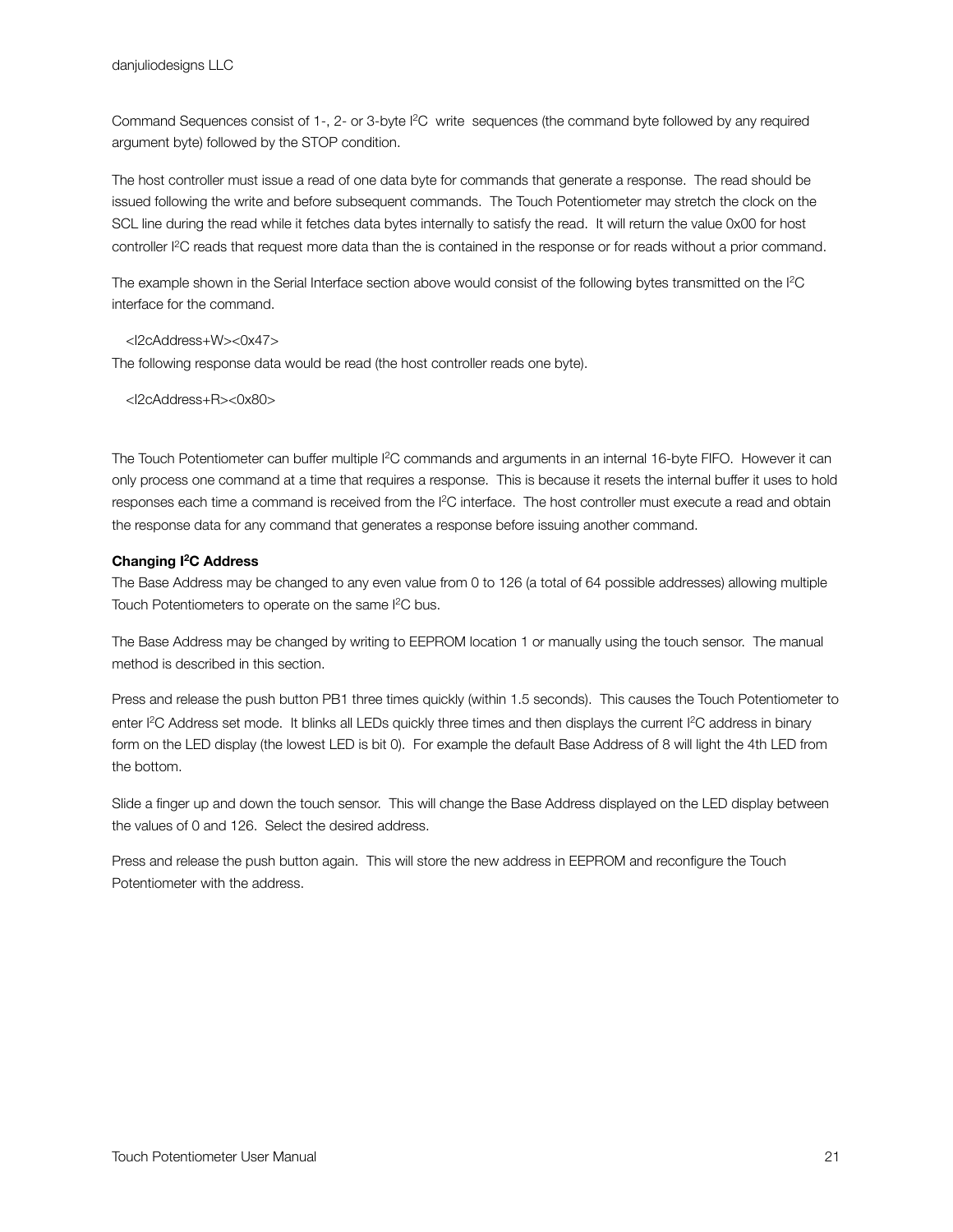

*Example* I 2C *Addresses*

The I<sup>2</sup>C Address set mode automatically times-out after 30 seconds of inactivity without changing the I<sup>2</sup>C Base Address.

#### <span id="page-22-0"></span>**PWM Output**

The PWM Output has 10-bit resolution. The Touch Potentiometer supports two different transfer functions between the 8-bit potentiometer value and PWM Output.

- 1. Linear: PWM bits [9:2] are set to the 8-bit potentiometer value. PWM bits[1:0] are set to zero.
- 2. Non-linear: PWM bits [9:0] are set by the transfer function  $y = x^{1.53}$ . This transfer function is designed to reduce changes at the low-end. It is optimized for translation between 8 and 10-bits assuring a 1 count change for the first few values at the low-end. It is designed to improve the perceived brightness changes in applications such as LED dimming.



*PWM Output Transfer Functions*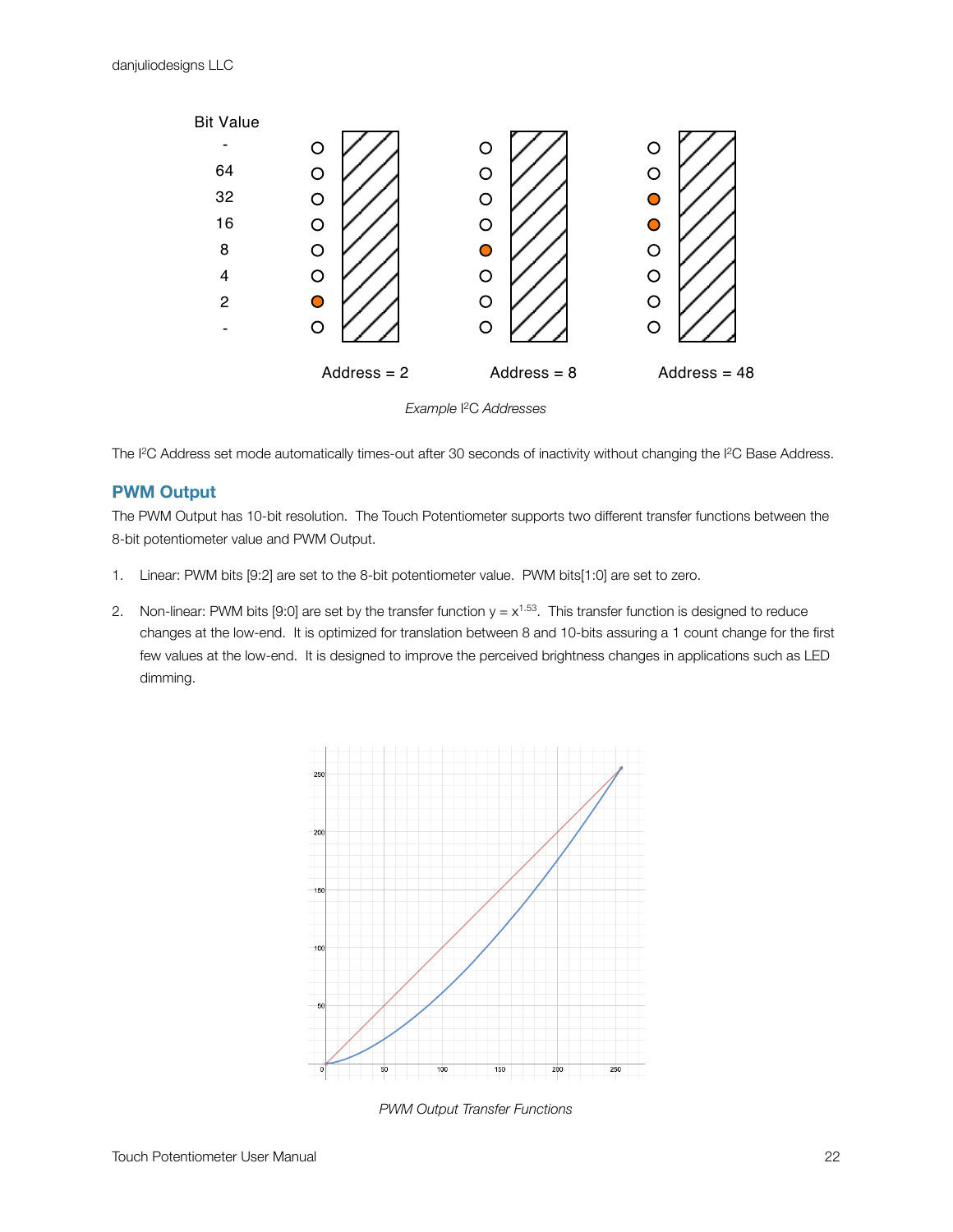The transfer function is configured from EEPROM at power-up and may be changed by writing to the Control register described in the section [Control Registers.](#page-23-1)

#### <span id="page-23-0"></span>**Analog Output**

The analog output has 8-bit resolution. The AD5262 presents a nominal resistance of 20 k-ohms between the A and B terminals. The wiper output may be set to one of 256 values. Each value count is approximately 78 ohms. The wiper circuitry has a typical inherent 60 ohm resistance. Resistance from terminal A to the Wiper decreases with increasing Touch Potentiometer values (typical values: 60-, 138-, 216 ohms, and so on up to approximately 19,982 ohms). Resistance from terminal B to the Wiper increases with increasing Touch Potentiometer values. See the AD5262 specification for more information.

The AD5262 IC is a linear device. The wiper resistance changes linearly as a function of the 8-bit value loaded into the part by the micro-controller. Some analog applications, such as volume control, typically use logarithmic potentiometers ("audio taper") to account for human perception of loudness. The Touch Potentiometer supports the AD5262 in a linear mode as well as a simulated logarithmic mode configured at power-on from EEPROM. This transfer function may also be changed by writing to the Control register described in [Control Registers.](#page-23-1) The simulated logarithmic transfer function takes the 8-bit linear potentiometer value and converts it to a 5-bit (32-position) value with a 41 dB range using the function  $y = 8.9125 \times 10^{-3}$  \*  $e^{(4.7203 \times)}$ . A mathematical treatment of the algorithm can be found on the web page Dr. Lex [Site: Programming Volume Controls](http://www.dr-lex.be/info-stuff/volumecontrols.html). The parameters for this equation were chosen to maximize the dynamic range and utilize as much of the AD5262 resistive range as possible. There are alternative methods for taking the output of a linear potentiometer and simulating a logarithmic device that may suite individual requirements better. One of these is outlined in [Appendix C.](#page-38-0)



*Analog Output Transfer Functions*

### <span id="page-23-1"></span>**Control Registers**

The Touch Potentiometer implements a set of addressed 8-bit registers accessed via the Serial and I2C interfaces to query status and set operational parameters. Commands to access the registers include the register address.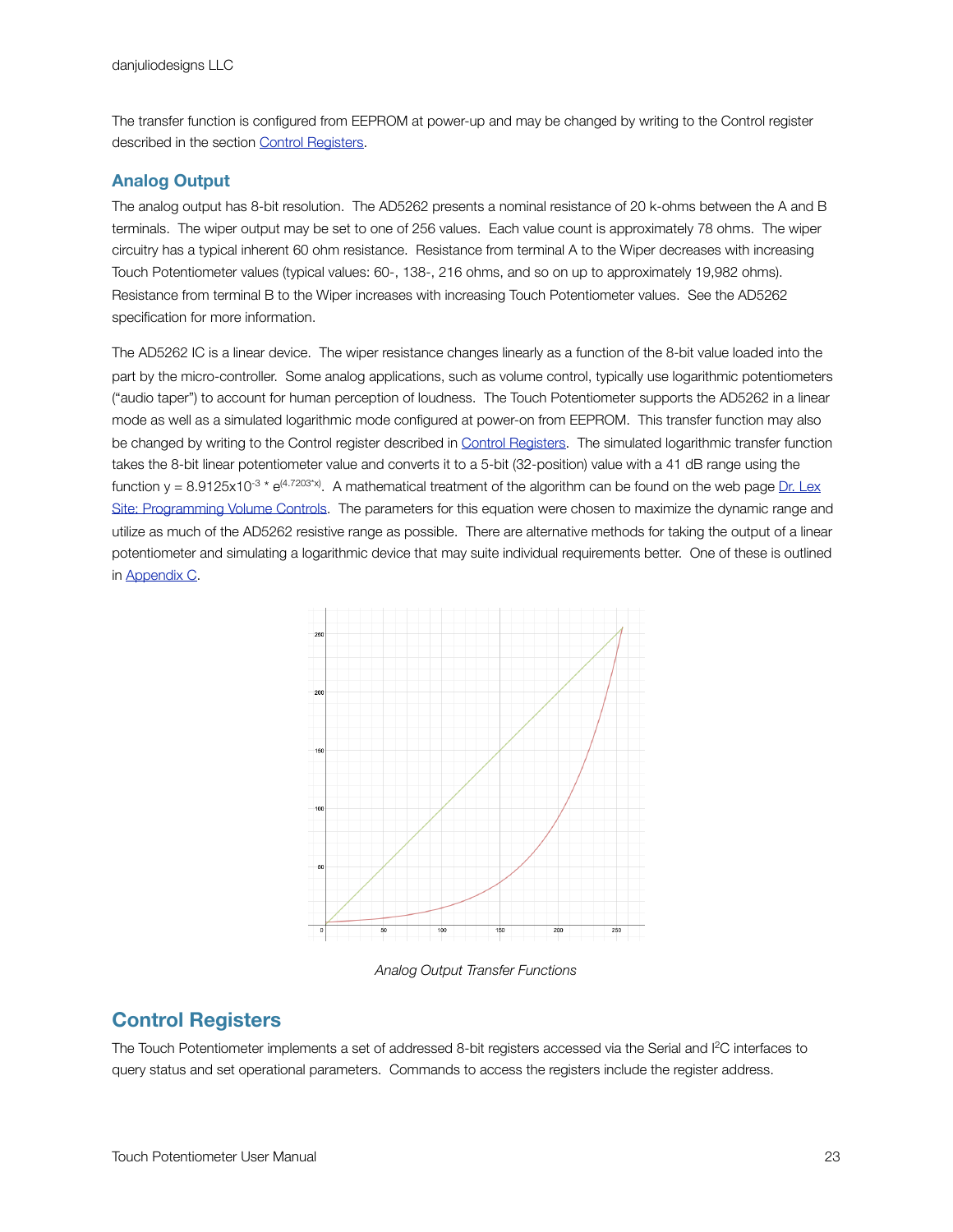Commands with an address value outside the valid range of addresses are ignored. Some registers are read-only (RO). Write accesses to these registers have no effect.

| <b>Address</b> | <b>Register</b>     | <b>Access</b> | <b>Description</b>                                                                                                                                                                                                                                                                                                                                                                                                                                                                                                                                                                                                                                                                                                                                                                                                                                                                                                                                                                                                                                                                                                                                                                                                   |  |  |  |
|----------------|---------------------|---------------|----------------------------------------------------------------------------------------------------------------------------------------------------------------------------------------------------------------------------------------------------------------------------------------------------------------------------------------------------------------------------------------------------------------------------------------------------------------------------------------------------------------------------------------------------------------------------------------------------------------------------------------------------------------------------------------------------------------------------------------------------------------------------------------------------------------------------------------------------------------------------------------------------------------------------------------------------------------------------------------------------------------------------------------------------------------------------------------------------------------------------------------------------------------------------------------------------------------------|--|--|--|
| $\mathsf{O}$   | Version             | <b>RO</b>     | Firmware revision<br>Bits 7:4 - Major revision. Incremented when functionality is<br>added or changed.<br>Bits 3:0 - Minor revision. Incremented for bug fixes.                                                                                                                                                                                                                                                                                                                                                                                                                                                                                                                                                                                                                                                                                                                                                                                                                                                                                                                                                                                                                                                      |  |  |  |
| 1              | <b>CurPotValue</b>  | <b>RW</b>     | Current potentiometer value. Power-on value is set to zero.                                                                                                                                                                                                                                                                                                                                                                                                                                                                                                                                                                                                                                                                                                                                                                                                                                                                                                                                                                                                                                                                                                                                                          |  |  |  |
| $\overline{c}$ | <b>Status</b>       | <b>RO</b>     | <b>Device Status</b><br>Bit 7:5 - Reserved, read as 0.<br>Bit 4 - I <sup>2</sup> C Address set mode<br>Bit 3 - Sensor 2 (upper) Valid Touch detected<br>Bit 2 - Sensor 1 (lower) Valid Touch detected<br>Bit 1 - Sensor 2 Initial Cal in progress<br>Bit 0 - Sensor 1 Initial Cal in progress                                                                                                                                                                                                                                                                                                                                                                                                                                                                                                                                                                                                                                                                                                                                                                                                                                                                                                                        |  |  |  |
| 3              | Control             | <b>RW</b>     | Device Configuration<br>Bit 7 - Enable Serial Jabber. Setting this bit enables the<br>Touch Potentiometer to automatically transmit updated<br>values through the serial interface.<br>Bit 6 - Enable Interpolation. Setting this bit enables the<br>Touch Potentiometer to interpolate the potentiometer<br>value between the current value and the value detected<br>upon first touch over a short period of time<br>(50-200mSec). Clearing this bit causes the<br>potentiometer value to be updated immediately.<br>Bit 5 - PWM Output Configuration. Setting this bit<br>configures the non-linear transfer function. Clearing this<br>bit configures the linear transfer function.<br>Bit 4 - Analog Output Configuration. Setting this bit<br>configures the simulated logarithmic transfer function.<br>Clearing this bit configures the linear transfer function.<br>Bit 3:2 - LED DIsplay Mode<br>00 - Linear Display<br>01 - User Display<br>10 - Bar-graph Display<br>11 - Single-dot Display<br>Bit 1:0 - LED Brightness (User, Bar-graph, Single-dot)<br>00 - 25% Full Brightness<br>01 - 50% Full Brightness<br>10 - 75% Full Brightness<br>11 - Full Brightness<br>Power-on value is set from EEPROM. |  |  |  |
| $\overline{4}$ | <b>UserLedValue</b> | <b>RW</b>     | Bit-mask for controlling the LED display when the LED Display<br>Mode is set to User Display. Ignored in other LED Display<br>modes. Power-on value is zero.                                                                                                                                                                                                                                                                                                                                                                                                                                                                                                                                                                                                                                                                                                                                                                                                                                                                                                                                                                                                                                                         |  |  |  |
| 5              | Sensor1CountH       | <b>RO</b>     | High 8-bits of the raw lower capacitive sensor value.                                                                                                                                                                                                                                                                                                                                                                                                                                                                                                                                                                                                                                                                                                                                                                                                                                                                                                                                                                                                                                                                                                                                                                |  |  |  |
| 6              | Sensor1CountL       | RO            | Low 8-bits of the raw lower capacitive sensor value.                                                                                                                                                                                                                                                                                                                                                                                                                                                                                                                                                                                                                                                                                                                                                                                                                                                                                                                                                                                                                                                                                                                                                                 |  |  |  |
| $\overline{7}$ | Sensor2CountH       | <b>RO</b>     | High 8-bits of the raw upper capacitive sensor value.                                                                                                                                                                                                                                                                                                                                                                                                                                                                                                                                                                                                                                                                                                                                                                                                                                                                                                                                                                                                                                                                                                                                                                |  |  |  |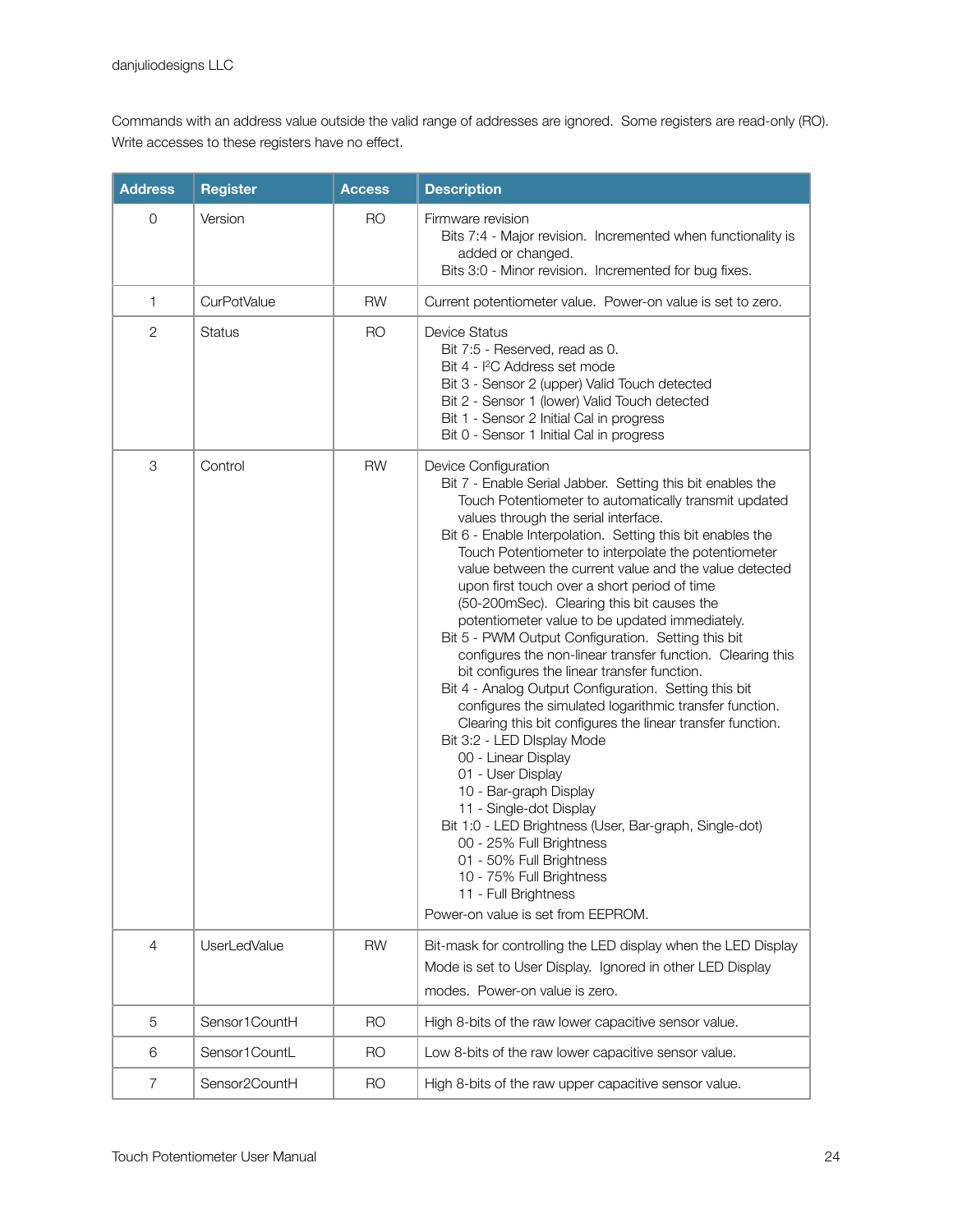| <b>Address</b> | Register      | <b>Access</b> | <b>Description</b>                                   |
|----------------|---------------|---------------|------------------------------------------------------|
|                | Sensor2CountL | RO            | Low 8-bits of the raw upper capacitive sensor value. |

# <span id="page-25-0"></span>**EEPROM**

The Touch Potentiometer allows access to all 256 8-bit EEPROM locations in the micro-controller. Locations described below contain operational values that are used to configure operation at power-up. The remaining locations are accessible through the host interface but unused by the firmware. They may be used to store application-specific data. Future firmware revisions may use additional EEPROM locations.

Changing the EEPROM values used to configure the capacitive sensors may render these sensors inoperable. However the factory default values, listed below, may be reloaded to restore original operation. In addition, a backup set of values for the operational values is stored in the last locations of the EEPROM and may be used to restore the factory default configuration.

Typically the only EEPROM values that are changed are the Control Register default and the I<sup>2</sup>C Base Address.

The Minimum PowerOn Count and Valid Touch Count Delta are the EEPROM values typically modified when adjusting the capacitive sensors to account for a specific label. It should not be necessary to change any other operational EEPROM values.

| <b>Address</b> | <b>Default Value</b> | <b>Description</b>                                                                                                                                                                                                                                                           |
|----------------|----------------------|------------------------------------------------------------------------------------------------------------------------------------------------------------------------------------------------------------------------------------------------------------------------------|
| $\Omega$       | 0x40                 | Control Register power-on value                                                                                                                                                                                                                                              |
| 1              | 0x08                 | <sup>2</sup> C Base Address power-on value<br>Bit 7 - Unused - masked off<br>Bit 6:2 - Address bits 6:2<br>Bit 0 - Unused - masked off                                                                                                                                       |
| $\overline{2}$ | OxOD (Note 1)        | Sensor 1 Minimum PowerOn Count High Byte                                                                                                                                                                                                                                     |
|                |                      | The Minimum PowerOn Counts set the initial calibration threshold. Each sensor<br>must generate an average of several values greater than the associated Minimum<br>PowerOn Count to exit the initial calibration and enter normal operation.                                 |
| 3              | OxDE (Note 1)        | Sensor 1 Minimum PowerOn Count Low Byte                                                                                                                                                                                                                                      |
| 4              | OxOE (Note 1)        | Sensor 2 Minimum PowerOn Count High Byte                                                                                                                                                                                                                                     |
| 5              | 0x42 (Note 1)        | Sensor 2 Minimum PowerOn Count Low Byte                                                                                                                                                                                                                                      |
| 6              | 0x00 (Note 1)        | Sensor 1 Valid Touch Count Delta High Byte<br>The Valid Touch Count Delta values specify the difference in counts accumulated<br>during a sensor sample period from the untouched average to signify a valid<br>touch. These values may vary with different label materials. |
| $\overline{7}$ | 0x80 (Note 1)        | Sensor 1 Valid Touch Count Delta Low Byte                                                                                                                                                                                                                                    |
| 8              | 0x00 (Note 1)        | Sensor 2 Valid Touch Count Delta High Byte                                                                                                                                                                                                                                   |
| 9              | 0x78 (Note 1)        | Sensor 2 Valid Touch Count Delta Low Byte                                                                                                                                                                                                                                    |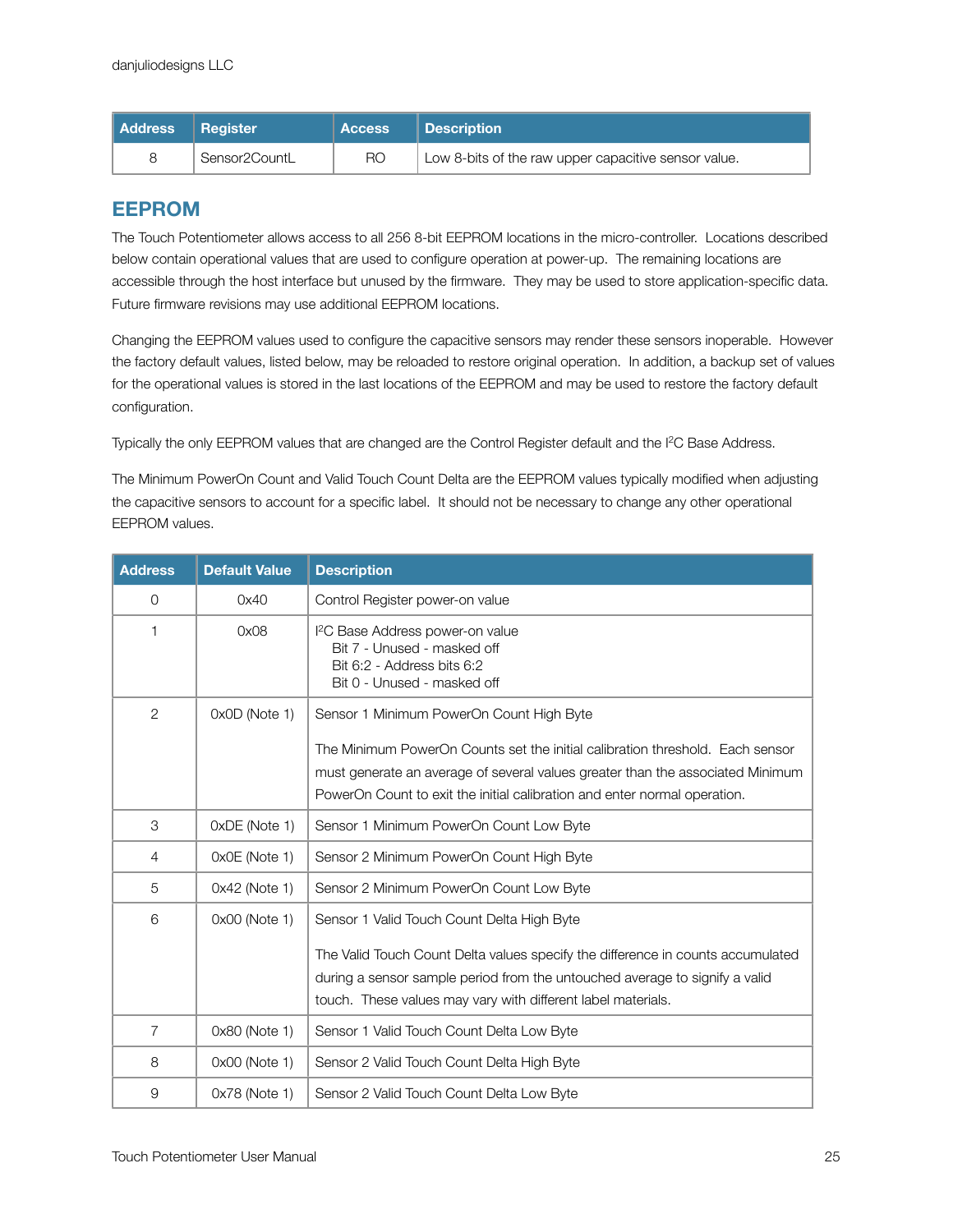| <b>Address</b> | <b>Default Value</b> | <b>Description</b>                                                                                                                                                                                                                                                                                                                                                                                                                                               |  |  |  |
|----------------|----------------------|------------------------------------------------------------------------------------------------------------------------------------------------------------------------------------------------------------------------------------------------------------------------------------------------------------------------------------------------------------------------------------------------------------------------------------------------------------------|--|--|--|
| 10             | 0x00                 | Sensor Idle Count Delta High Byte                                                                                                                                                                                                                                                                                                                                                                                                                                |  |  |  |
|                |                      | The Idle Count Delta value specifies the different in counts accumulated during a<br>sensor sample period from the untouched average at which point the values are<br>no longer incorporated into the untouched average.                                                                                                                                                                                                                                         |  |  |  |
| 11             | 0x10                 | Sensor Idle Count Delta Low Byte                                                                                                                                                                                                                                                                                                                                                                                                                                 |  |  |  |
| 12             | 0x06                 | Internal algorithm use. Do not change this without consultation from<br>danjuliodesigns LLC.                                                                                                                                                                                                                                                                                                                                                                     |  |  |  |
| 13             | 0x00                 | Sensor Guard Band. Specifies a region at the top and bottom of the computed<br>linear position to consider "0" at the bottom of the sensor and "255" at the top of<br>the sensor. The remaining portion is rescaled between those values. The Sensor<br>Guard Band has the effect of making the Full Off and Full On touch positions<br>larger at the expense of the linear region in between.                                                                   |  |  |  |
| 14             | 0xC4                 | Internal algorithm use. Do not change this without consultation from<br>danjuliodesigns LLC.                                                                                                                                                                                                                                                                                                                                                                     |  |  |  |
| 15             | 0x86                 | Internal algorithm use. Do not change this without consultation from<br>danjuliodesigns LLC.                                                                                                                                                                                                                                                                                                                                                                     |  |  |  |
| 16             | 0x88                 | Internal algorithm use. Do not change this without consultation from<br>danjuliodesigns LLC.                                                                                                                                                                                                                                                                                                                                                                     |  |  |  |
| 17             | 0x16                 | Internal algorithm use. Do not change this without consultation from<br>danjuliodesigns LLC.                                                                                                                                                                                                                                                                                                                                                                     |  |  |  |
| 18 - 236       | 0xFF                 | Unused. Available for user data.                                                                                                                                                                                                                                                                                                                                                                                                                                 |  |  |  |
| 237            |                      | Backup value set checksum. This value is the sum of values in locations 238 -<br>255. It is used by software to verify the integrity of the backup value set. It is<br>unused by the firmware and should not be modified by the user unless the user is<br>modifying one of locations 238 - 255 (not recommended).                                                                                                                                               |  |  |  |
| 238 - 255      |                      | Backup value set. Contains, in reverse order, a backup set of values for locations<br>0 - 17 (Location 255 contains a backup value for location 0, and so on). These<br>values generally should not be modified by the user. They are designed to be<br>used to recover the operational values. The arduino demo sketch<br>"tp_test_sketch" and the utility program "tputil" access the locations when<br>restoring the factory default operating configuration. |  |  |  |

#### Notes

1. These values represent calibration data that supports most touch potentiometers. These values may be adjusted during a factory calibration procedure and differ from what is listed here. The calibration values in these locations are also stored in the set of backup values at the end of the EEPROM.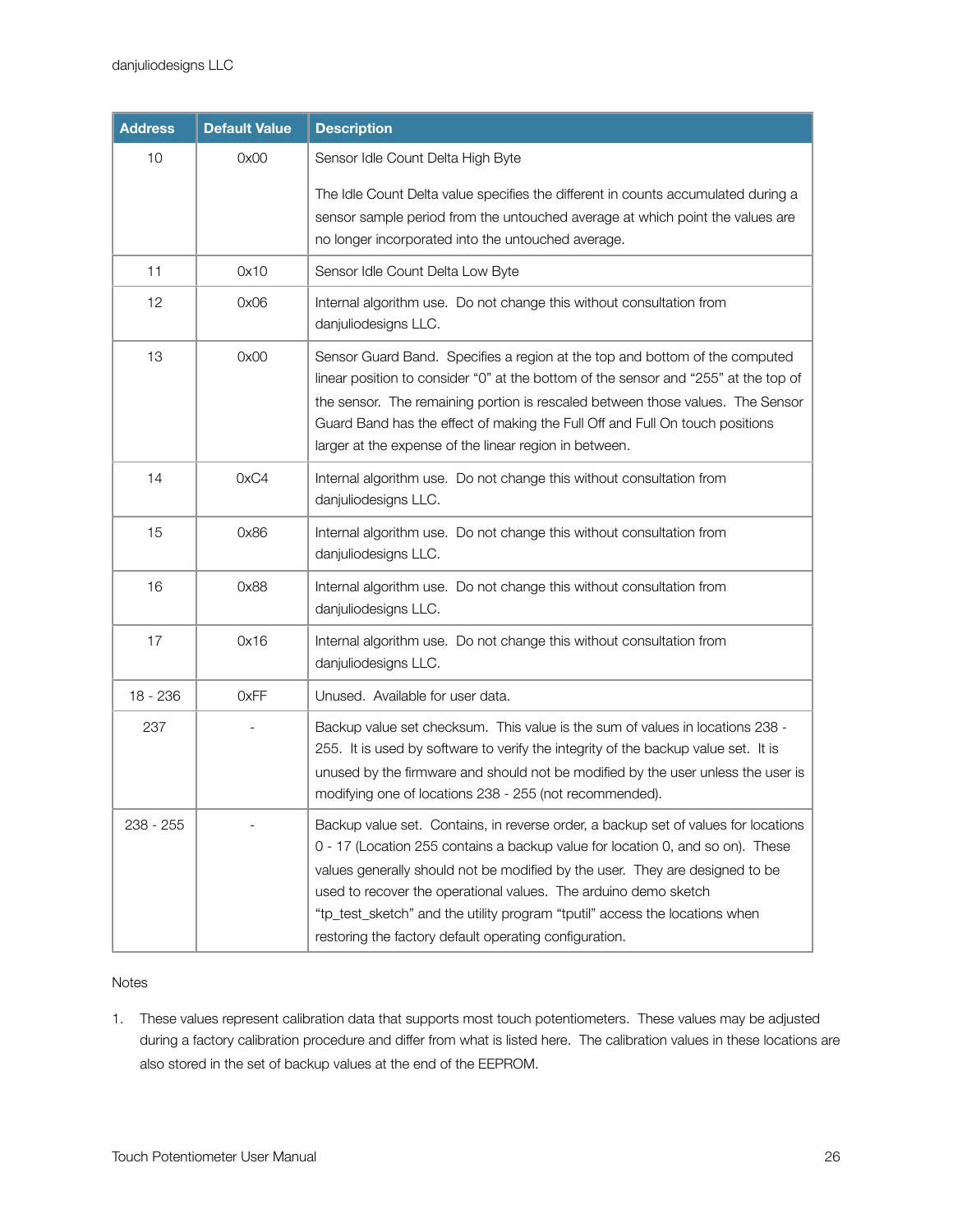# <span id="page-27-0"></span>Command Interface

# <span id="page-27-1"></span>**Command List**

The Touch Potentiometer implements the following commands, summarized in the following table and described more fully in the following sections.

| <b>Command</b>                     | <b>ASCII</b><br><b>Command</b><br><b>Value</b> | <b>Hex</b><br><b>Command</b><br><b>Value</b> | <b>Command</b><br><b>Argument</b>                      | <b>Response</b>                 | <b>Description</b>                       |
|------------------------------------|------------------------------------------------|----------------------------------------------|--------------------------------------------------------|---------------------------------|------------------------------------------|
| Get current<br>value               | G                                              | 0x47                                         | $\overline{a}$                                         | 8-bit<br>potentiometer<br>value | Gets the current<br>potentiometer value. |
| <b>Read Control</b><br>Register    | $\mathsf{R}$                                   | 0x52                                         | 8-bit register<br>address                              | 8-bit register<br>value         | Read a control register                  |
| <b>Write Control</b><br>Register   | W                                              | 0x57                                         | 8-bit register<br>address, 8-<br>bit register<br>value | $\overline{\phantom{a}}$        | Write a control register                 |
| Set EEPROM<br>location             | S                                              | 0x53                                         | 8-bit<br><b>EEPROM</b><br>address, 8-<br>bit value     | ٠                               | Write to an EEPROM location              |
| Query<br><b>EEPROM</b><br>location | Q                                              | 0x51                                         | 8-bit<br><b>EEPROM</b><br>address                      | 8-bit value                     | Read an EEPROM location                  |

*Touch Potentiometer Command List*

8-bit values are encoded as an ASCII string "0" to "255" for the serial interface.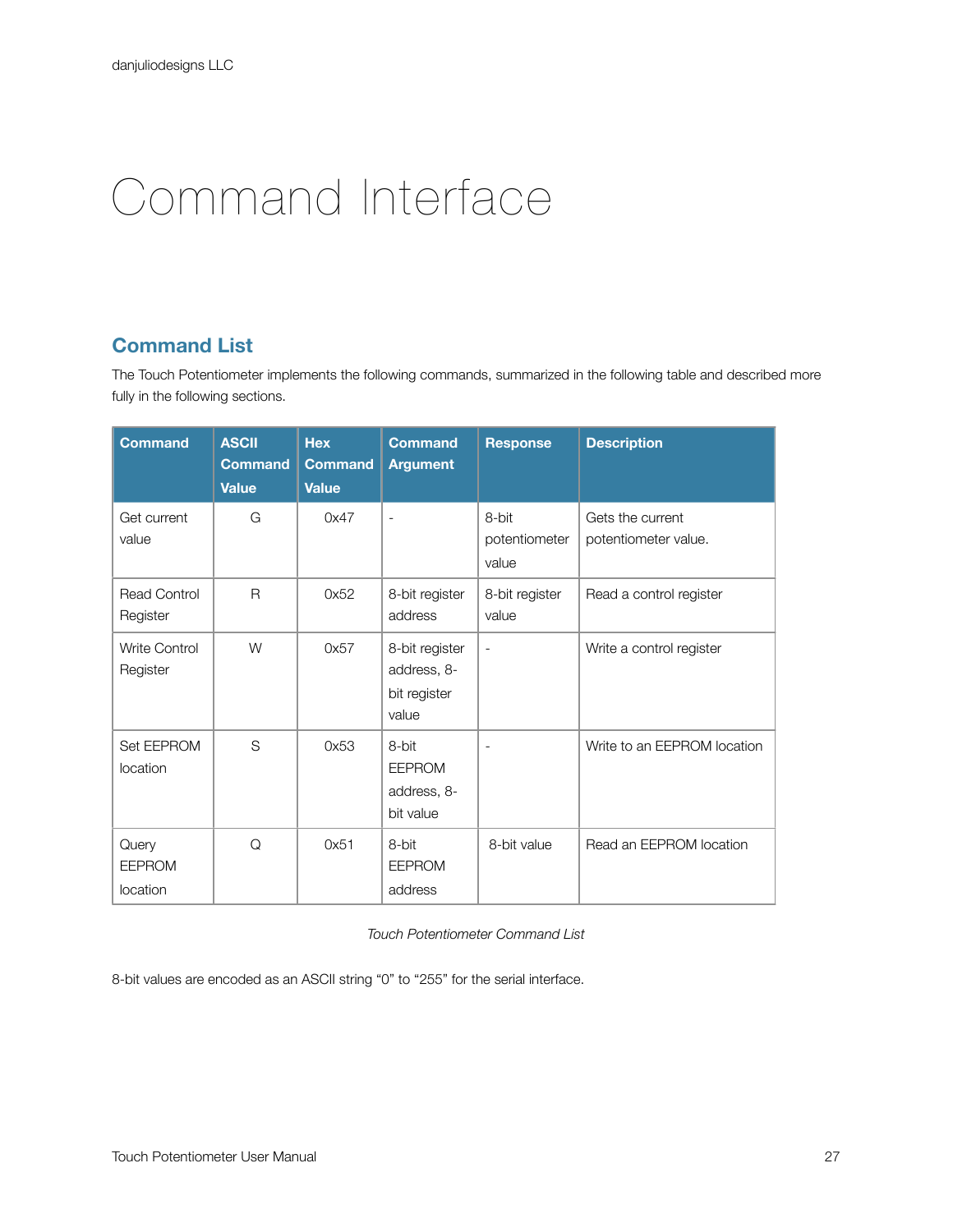## <span id="page-28-0"></span>**Get Current Value**

#### **Description**

Request the current potentiometer value.

#### **Serial command**

 $G < C R$ 

**I 2C commands** Write: <I<sup>2</sup>C Base Addr + 1><0x47>

Read:  $\langle$ <sup>2</sup>C Base Addr + 1>

#### **Argument**

None

#### **Serial response**

Returns 1 8-bit byte with the current potentiometer value encoded as an ASCII string "0" to "255" followed by <CR>.

#### **I 2C response**

Read 1 8-bit byte with the current potentiometer value.

#### **Notes**

None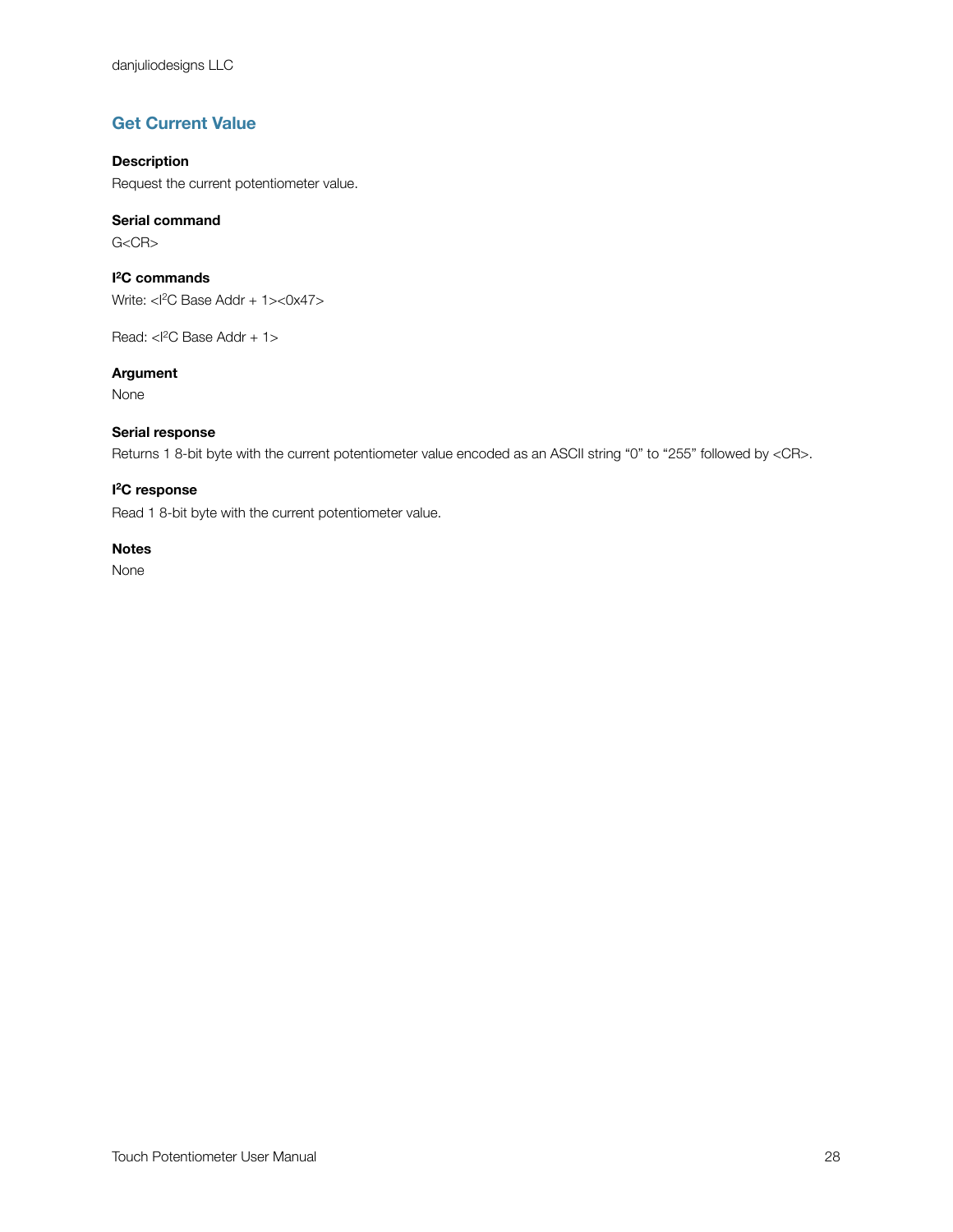### <span id="page-29-0"></span>**Read Control Register**

#### **Description**

Read a control register value.

#### **Serial command**

R<N><CR>

**I 2C command** Write: <I<sup>2</sup>C Base Addr + 1><0x52><N>

Read:  $\langle$ <sup>2</sup>C Base Addr + 1>

#### **Argument**

<N> is the 8-bit address of the control register to read

#### **Serial response**

Returns 1 8-bit byte with the control register value encoded as an ASCII string "0" to "255" followed by <CR>.

#### **I 2C response**

Read 1 8-bit byte with the control register value.

#### **Notes**

1.Read requests with a value of <N> that is outside the valid address ranges are ignored. No data is returned to the serial port and the I<sup>2</sup>C Read returns a value of 0.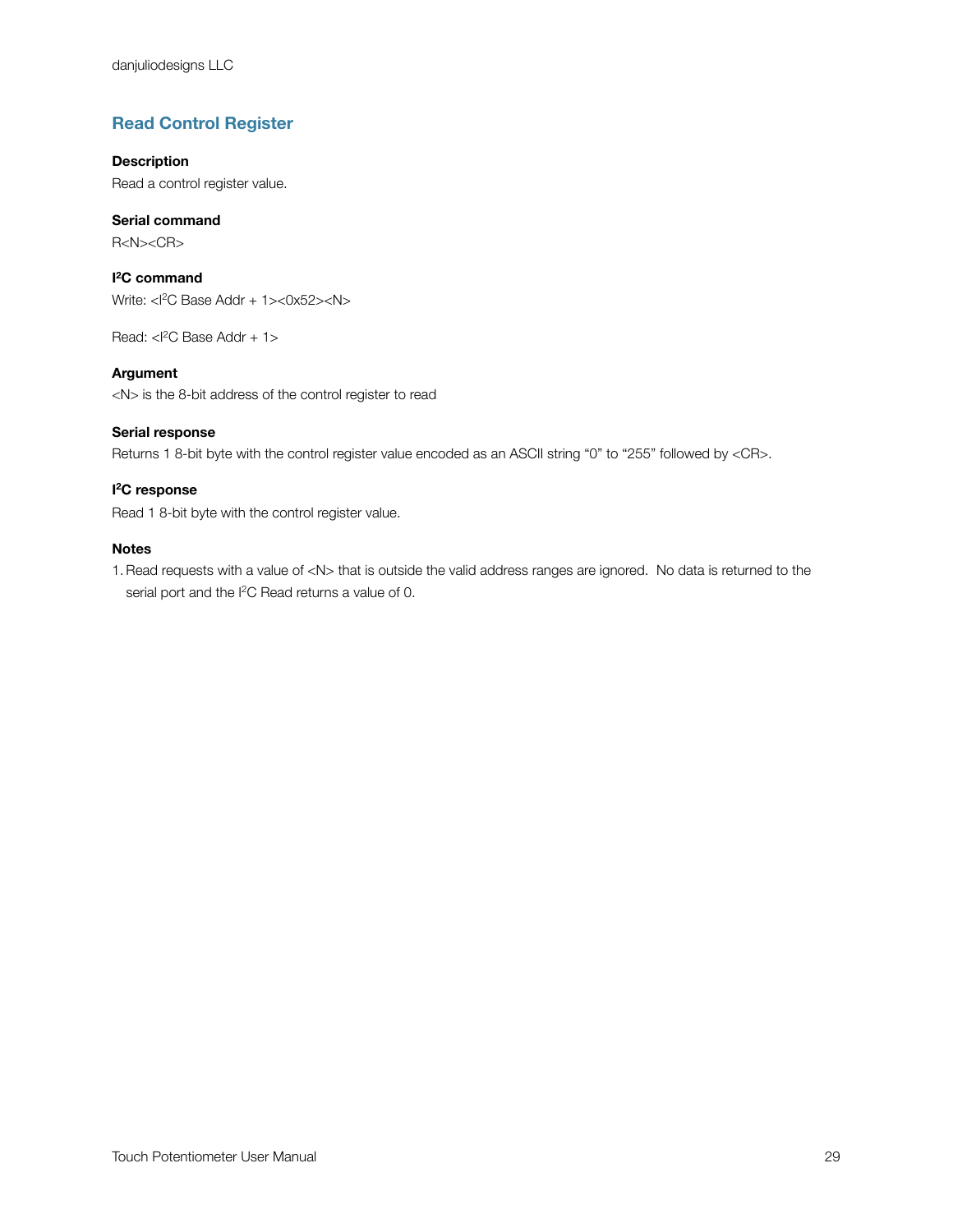### <span id="page-30-0"></span>**Write Control Register**

#### **Description**

Write an 8-bit value to a control register.

#### **Serial command**

W<N> <V><CR>

**I 2C command** Write: <I<sup>2</sup>C Base Addr + 1><0x57><N><V>

#### **Argument**

<N> is the 8-bit address of the control register to write.

<V> is the 8-bit data to write.

#### **Serial response**

None

#### **I 2C response**

None

#### **Notes**

1. A space character is required between <N> and <V> for commands sent to the serial interface.

2. Write requests with a value of <N> that is outside the valid address ranges are ignored.

3. Write requests to Read Only control registers are ignored.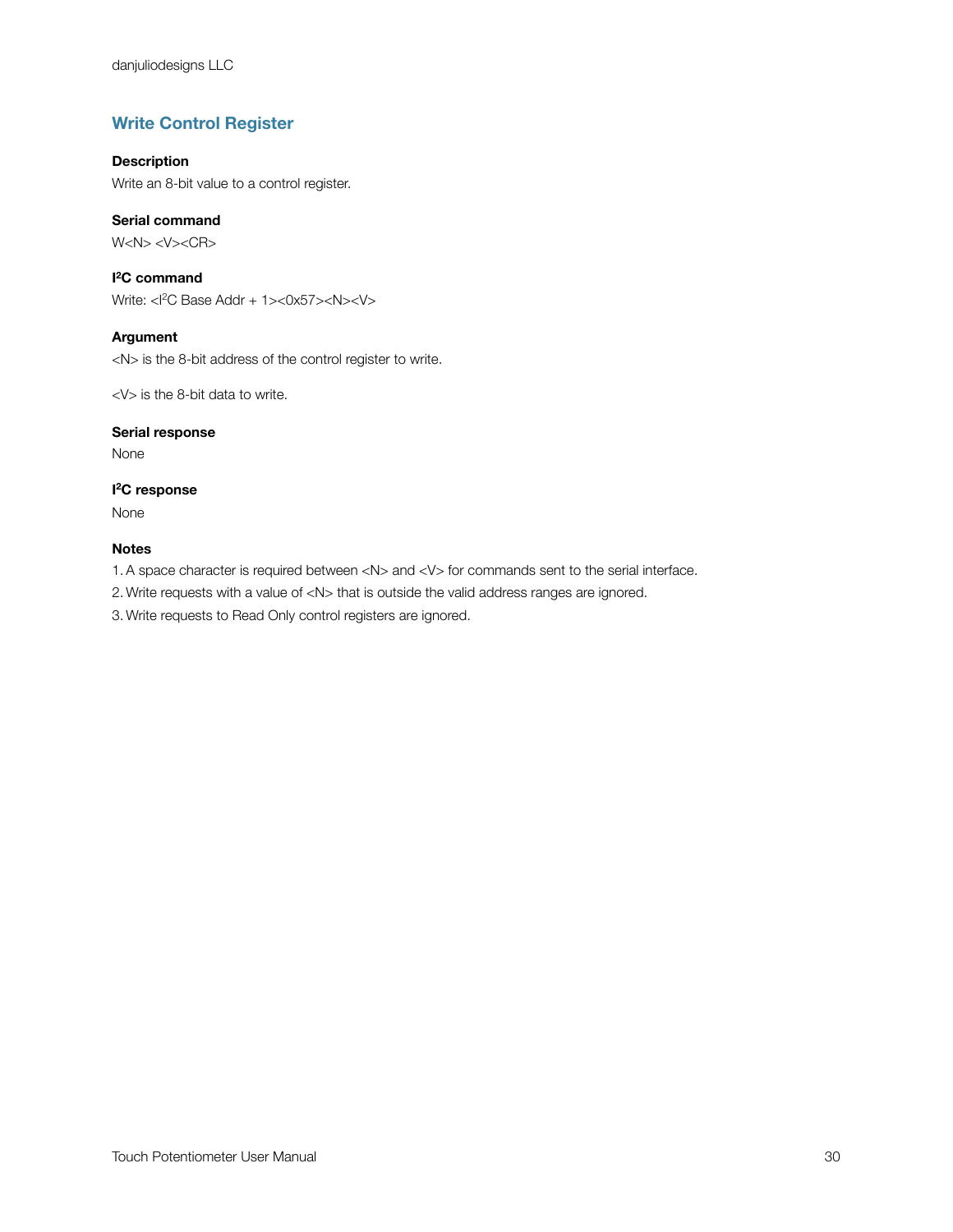### <span id="page-31-0"></span>**Set EEPROM Location**

#### **Description**

Write an 8-bit value to an EEPROM location.

#### **Serial command**

S<N> <V><CR>

**I 2C command** Write: <I<sup>2</sup>C Base Addr + 1><0x53><N><V>

#### **Argument**

<N> is the 8-bit address of the EEPROM location to write.

<V> is the 8-bit data to write.

#### **Serial response**

None

#### **I 2C response**

None

#### **Notes**

1.A space character is required between <N> and <V> for commands sent to the serial interface.

2.The host interface should delay approximately 5 mSec after transmitting a Set EEPROM Location command before

sending another command to allow the micro-controller to execute the update of EEPROM storage.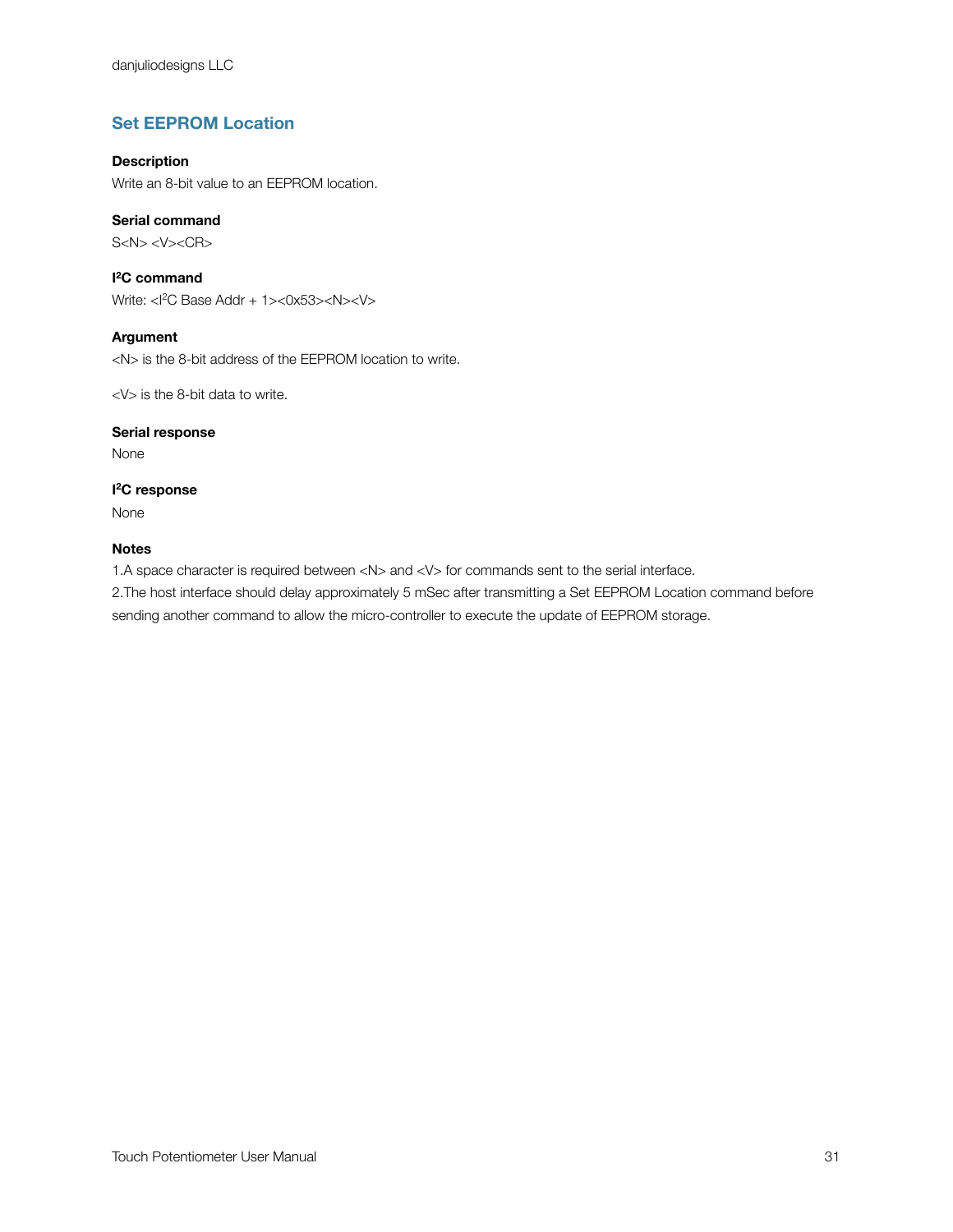## <span id="page-32-0"></span>**Query EEPROM Location**

#### **Description**

Read an EEPROM location value.

#### **Serial command**

 $Q < N > < CR$ 

#### **I 2C command** Write: <I<sup>2</sup>C Base Addr + 1><0x51><N>

Read:  $\langle$ <sup>2</sup>C Base Addr + 1>

#### **Argument**

<N> is the 8-bit address of the EEPROM location to read

#### **Serial response**

Returns 1 8-bit byte with the EEPROM location value encoded as an ASCII string "0" to "255" followed by <CR>.

#### **I 2C response**

Read 1 8-bit byte with the EEPROM location value.

#### **Notes**

None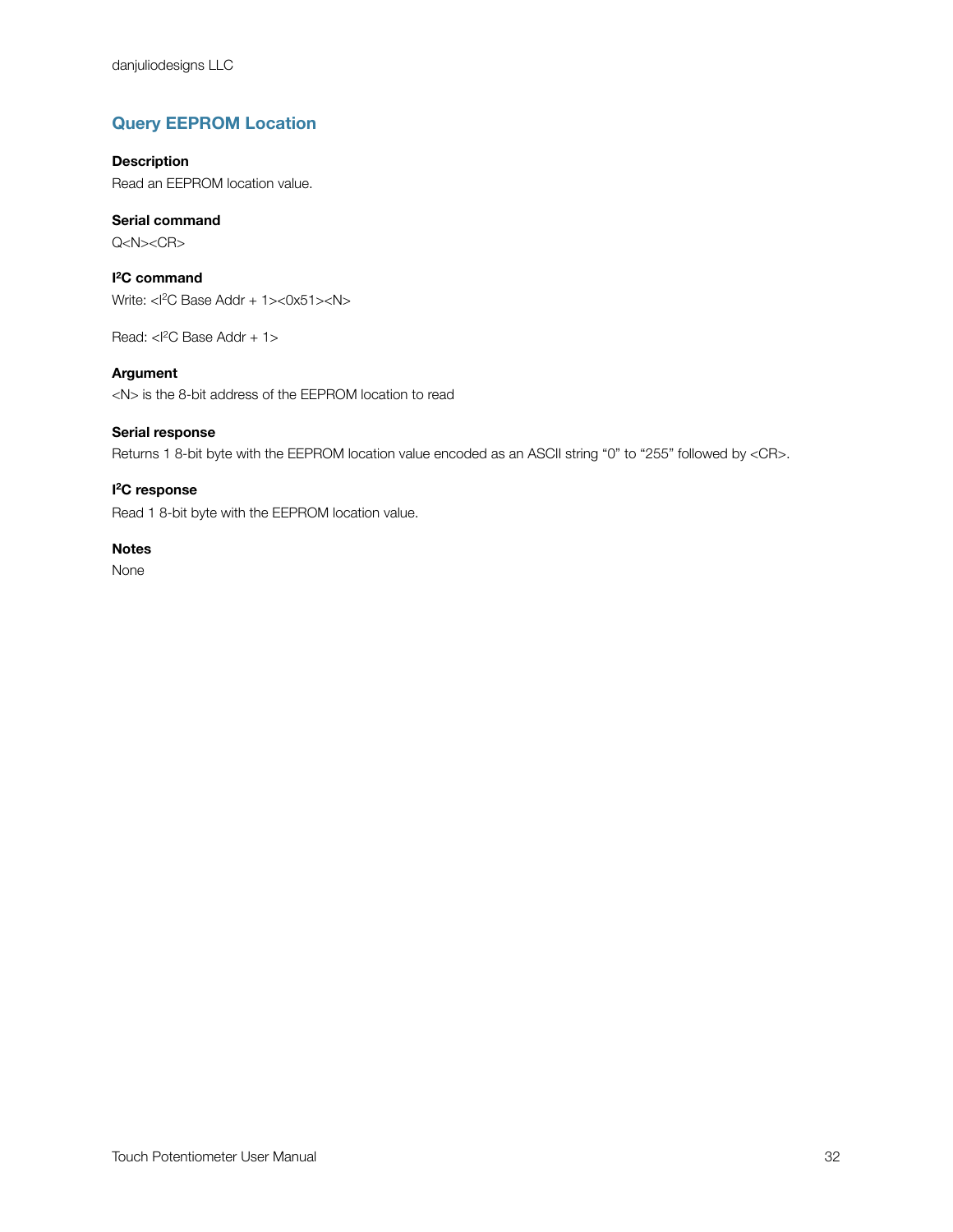# <span id="page-33-0"></span>Appendix A: Troubleshooting

| <b>Symptom</b>                           | <b>Possible Causes</b>                                  | <b>Action</b>                                                                                                                                                                                                                                                                |
|------------------------------------------|---------------------------------------------------------|------------------------------------------------------------------------------------------------------------------------------------------------------------------------------------------------------------------------------------------------------------------------------|
| LEDs are all off                         | No Power                                                | Make sure the input voltage is<br>between 4.5 and 5.5 volts, that the<br>polarity is correct and that the<br>power supply can supply enough<br>current for the Touch Potentiometer.                                                                                          |
|                                          | <b>User Display</b>                                     | The UserLedValue register is<br>cleared at power-up. A Touch<br>Potentiometer that is configured to<br>display the User Value at power-up<br>will clear the LED display after the<br>Initial Calibration is completed.                                                       |
| Device remains in Initial<br>Calibration | An object is interfering with the<br>capacitive sensors | Make sure you are not touching the<br>capacitive sensors at power-up.                                                                                                                                                                                                        |
|                                          |                                                         | Make sure that a conductive item,<br>such a piece of metal, is not<br>touching the capacitive sensors at<br>power-up.                                                                                                                                                        |
|                                          | Minimum PowerOn Counts are too<br>high                  | Adjust the Minimum PowerOn<br>Counts to be lower than an average<br>of the sensor readings with no<br>touch. See Appendix B for more<br>information about calibrating the<br>Touch Potentiometer.                                                                            |
| AD5262 Integrated<br>Circuit (U2) is hot | No Analog Power                                         | The AD5262 can get hot when<br>certain parasitic circuit paths are<br>enabled when it has logic power<br>but no power connection on V+ or<br>$V$ -. Make sure that $V$ + and $V$ - are<br>connected to a power supply<br>outside the range of the analog<br>voltage signals. |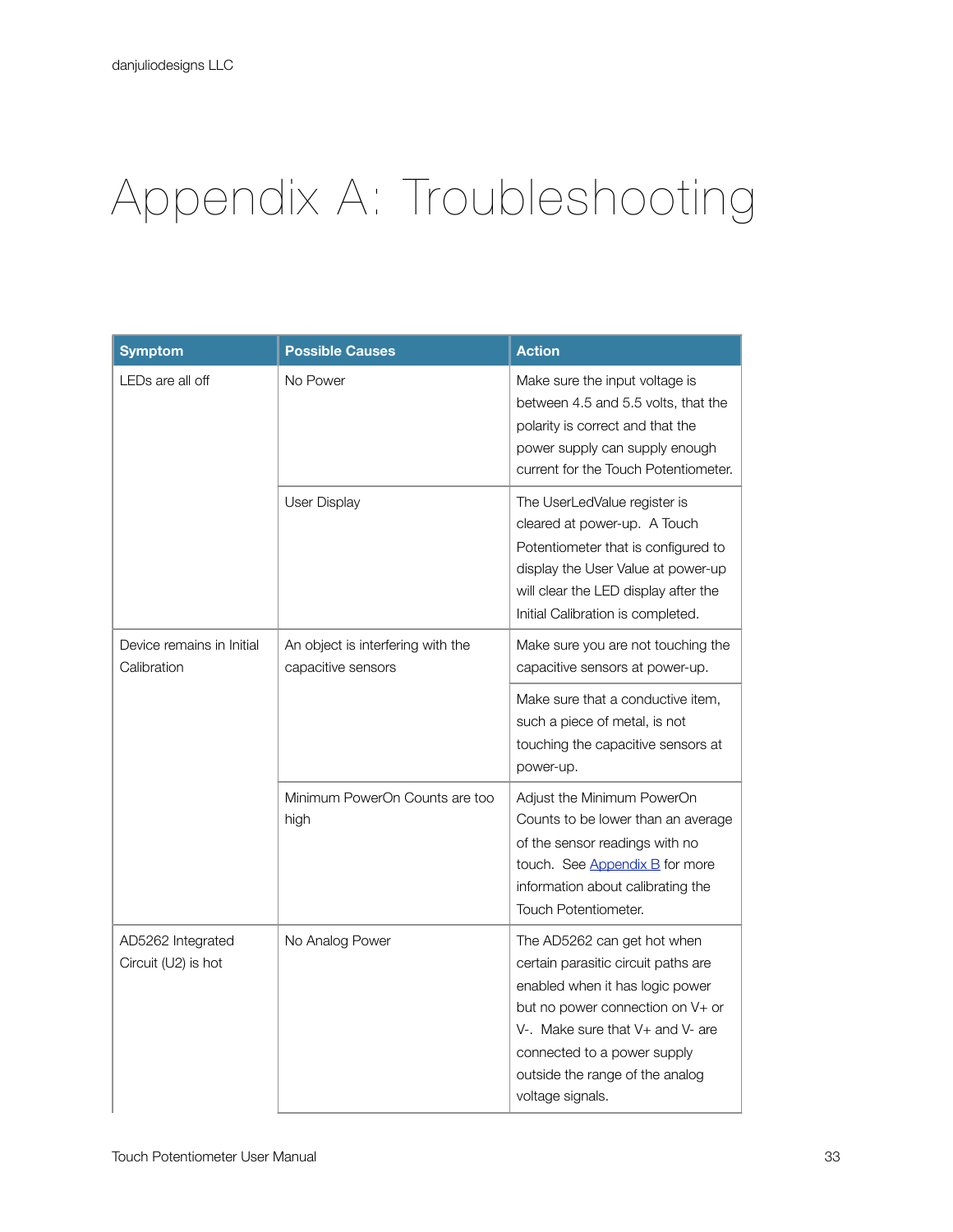| <b>Symptom</b>                                                           | <b>Possible Causes</b>                                                                                                      | <b>Action</b>                                                                                                                                                                                                                      |
|--------------------------------------------------------------------------|-----------------------------------------------------------------------------------------------------------------------------|------------------------------------------------------------------------------------------------------------------------------------------------------------------------------------------------------------------------------------|
| No communication<br>through the serial<br>interface.                     | Signals reversed                                                                                                            | Make sure that the TX and RX<br>signals connect to the other<br>device's RX and TX signals<br>respectively.                                                                                                                        |
|                                                                          | Incorrect serial interface<br>configuration                                                                                 | Make sure the host system baud<br>rate is set to 9600 and serial port<br>settings are 8N1.                                                                                                                                         |
|                                                                          | Incorrect voltage levels                                                                                                    | The Touch Potentiometer is<br>designed to work with 5V host<br>systems. It should not be used with<br>3.3V or RS232C systems without<br>level shifters on the serial signals.                                                      |
| No communication<br>through the Logic-level<br>${}^{12}C$ interface.     | Incorrect I <sup>2</sup> C interface configuration                                                                          | Make sure the host interface is<br>configured for 7-bit addressing, 100<br>kHz operation and is using the<br>correct I <sup>2</sup> C address.                                                                                     |
|                                                                          | Missing pull-up resistors                                                                                                   | Make sure the I <sup>2</sup> C is properly<br>pulled-up. The Touch<br>Potentiometer weak pull-ups are<br>good for short connections. Longer<br>connections may require external<br>pull-ups (4.7 - 10 k-ohm resistors).            |
|                                                                          | Unsupported I <sup>2</sup> C commands                                                                                       | Make sure the host controller issues<br>simple I <sup>2</sup> C read and writes with 7-<br>bit addressing. Make sure the<br>writes are for the command and any<br>required argument only. Make sure<br>the reads are for one byte. |
| Receive unexpected<br>0x00 when reading the<br>${}^{\circ}$ C interface. | Host controller is performing an I <sup>2</sup> C<br>read that is larger than the data<br>returned by the previous command. | Make sure the I <sup>2</sup> C read only reads<br>one byte.                                                                                                                                                                        |
| No response for<br>commands sent through<br>the serial interface.        | Extraneous characters in command<br>(for example a <lf> character<br/>before the <cr> character).</cr></lf>                 | Make sure the only characters<br>being sent to the Touch<br>Potentiometer include the ASCII<br>command, optional space<br>characters, numeric characters and<br>the <cr> termination character.</cr>                               |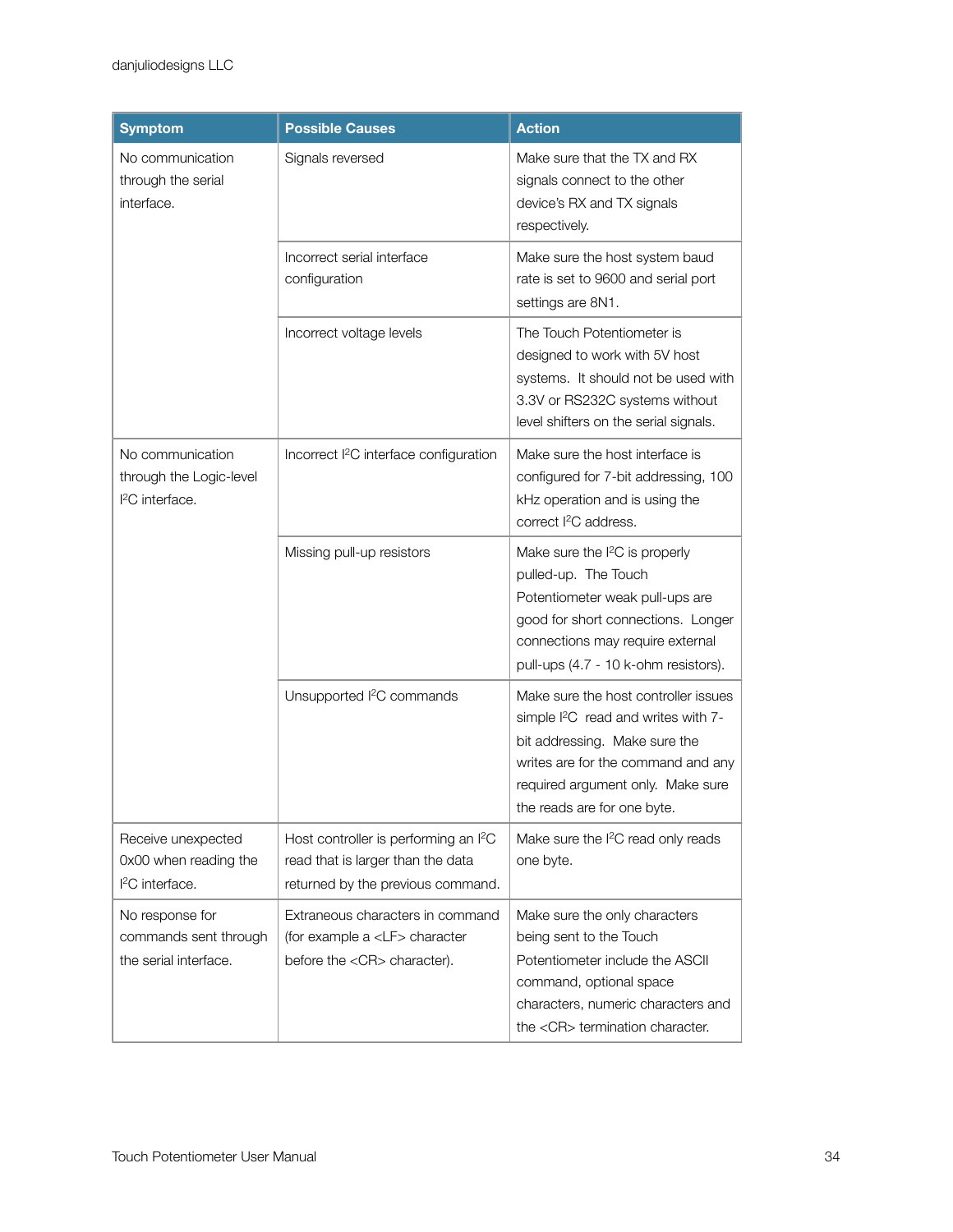# <span id="page-35-0"></span>Appendix B: Manual Calibration

The default configuration values in EEPROM should suffice for many applications of the Touch Potentiometer. The procedure described in this section may be used to adjust the configuration values for situations where the default values do not provide adequate performance. An example of this situation might occur with a thicker label. The default values may make it difficult to sense changes in touch position or the Touch Potentiometer may remain in the Initial Calibration. This procedure sets the Minimum PowerOn Counts and Valid Touch Count Delta values in the EEPROM for both sensors.

The procedure requires reading the raw Sensor Count Registers (Sensor1CountH, Sensor1CountL, Sensor2CountH and Sensor2CountL) and concatenating the high and low halves together to get 16-bit values for Sensor1Count and Sensor2Count. It is ideal to average together several readings although it is possible to execute the procedure with only a single reading at the points where the Touch Potentiometer raw values are required.

Sensor1Count = (Sensor1CountH << 8) | Sensor1CountL

Sensor2Count = (Sensor2CountH << 8) | Sensor2CountL

The registers should be read sequentially. The firmware does not ensure atomic access to these values. It is possible for the values to be updated between access of the high and low halves. For this reason the data should be validated prior to use. A simple mechanism is to read the pair several times, say 5 times, through out the high and low values and average the remaining 3 values.

The 16-bit Sensor Counts are the result of sampling the capacitive sensor oscillator each sample period. As shown in the diagram below, the count is highest in the untouched state and is lower as capacitive loads are added to the sensor. The goal of the manual calibration procedure is to determine the average Sensor Count values for the no-touch and touch conditions and use those to compute the Minimum PowerOn and Valid Touch Count Delta values.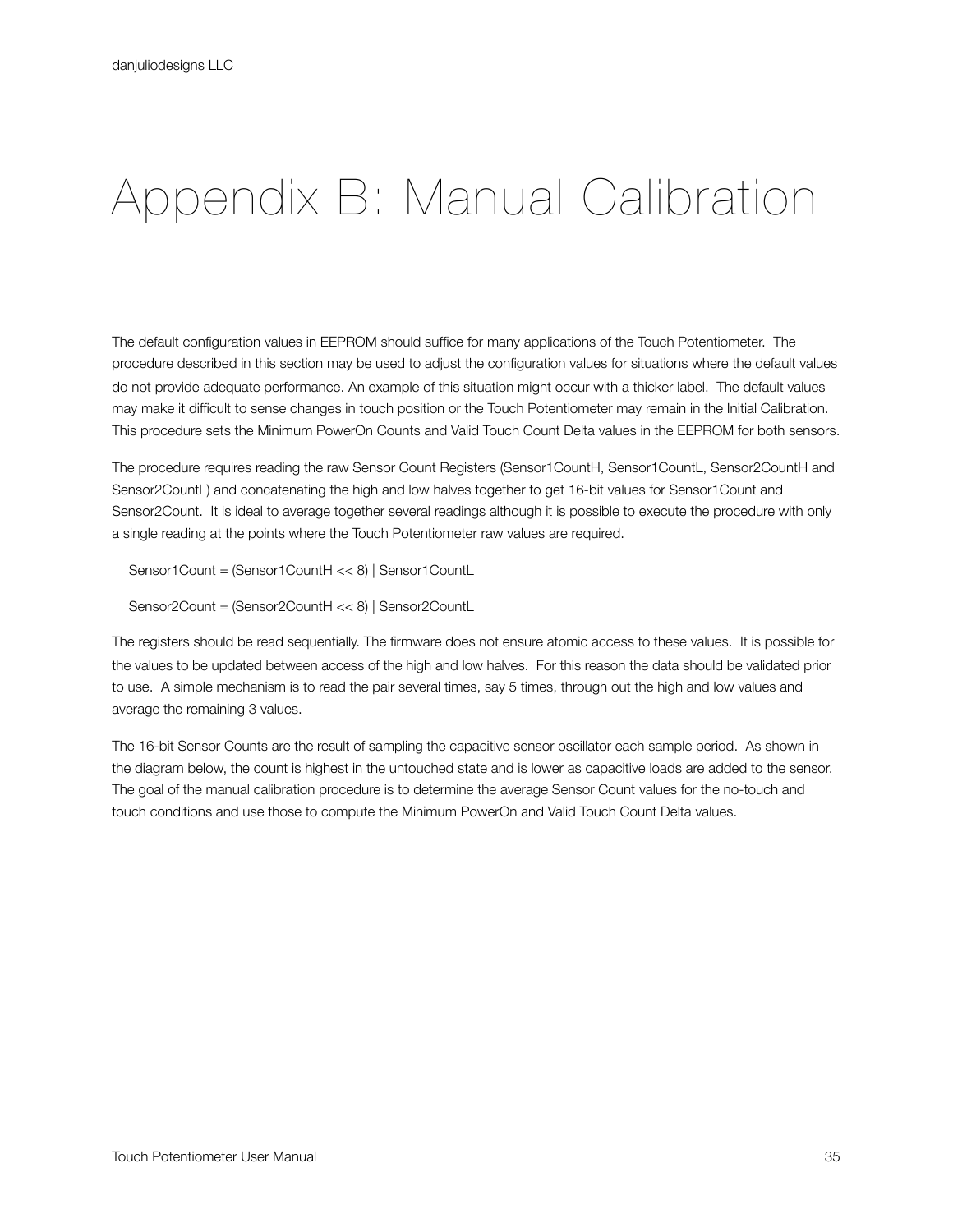

*Sensor Operation*

#### Note: The Arduino Leonardo sketch "tp\_test\_sketch", available on the danjuliodesigns.com website, **implements this calibration procedure and may be used as-is or modified to suit the user's needs.**

## <span id="page-36-0"></span>**Procedure**

- 1. Measure the idle (no-touch) Sensor Counts: Sensor1Idle, Sensor2Idle.
	- a. Position the Touch Potentiometer so the sensors are not being touched.
	- b. Read the raw Sensor Count values as described above. Store the Sensor 1 (low sensor) value as Sensor1Idle. Store the Sensor 2 (high sensor) value as Sensor2Idle.
- 2. Measure the Sensor 1 touch Sensor Count: Sensor1TouchA, Sensor2TouchA.
	- a. Touch the Sensor 1 landing area. The landing area is at the bottom of the touch area, below the interleaved portion of the sensor array (next to the bottom-most LED). It is important to try not to touch the interleaved portion at all because you are trying to provide the maximum capacitive load to Sensor 1 and the minimum capacitive load to Sensor 2.
	- b. While touching the Sensor 1 landing area, read the raw Sensor Count values as described above. Store the Sensor 1 value as Sensor1TouchA. Store the Sensor 2 value as Sensor2TouchA.
- 3. Measure the Sensor 2 touch Sensor Count: Sensor1TouchB, Sensor2TouchB.
	- a. Touch the Sensor 2 landing area. The landing area is at the top of the touch area, above the interleaved portion of the sensor array (next to the top-most LED). It is important to try not to touch the interleaved portion at all because you are trying to provide the maximum capacitive load to Sensor 2 and the minimum capacitive load to Sensor 1.
	- b. While touching the Sensor 2 landing area, read the raw Sensor Count values as described above. Store the Sensor 1 value as Sensor1TouchB. Store the Sensor 2 value as Sensor2TouchB.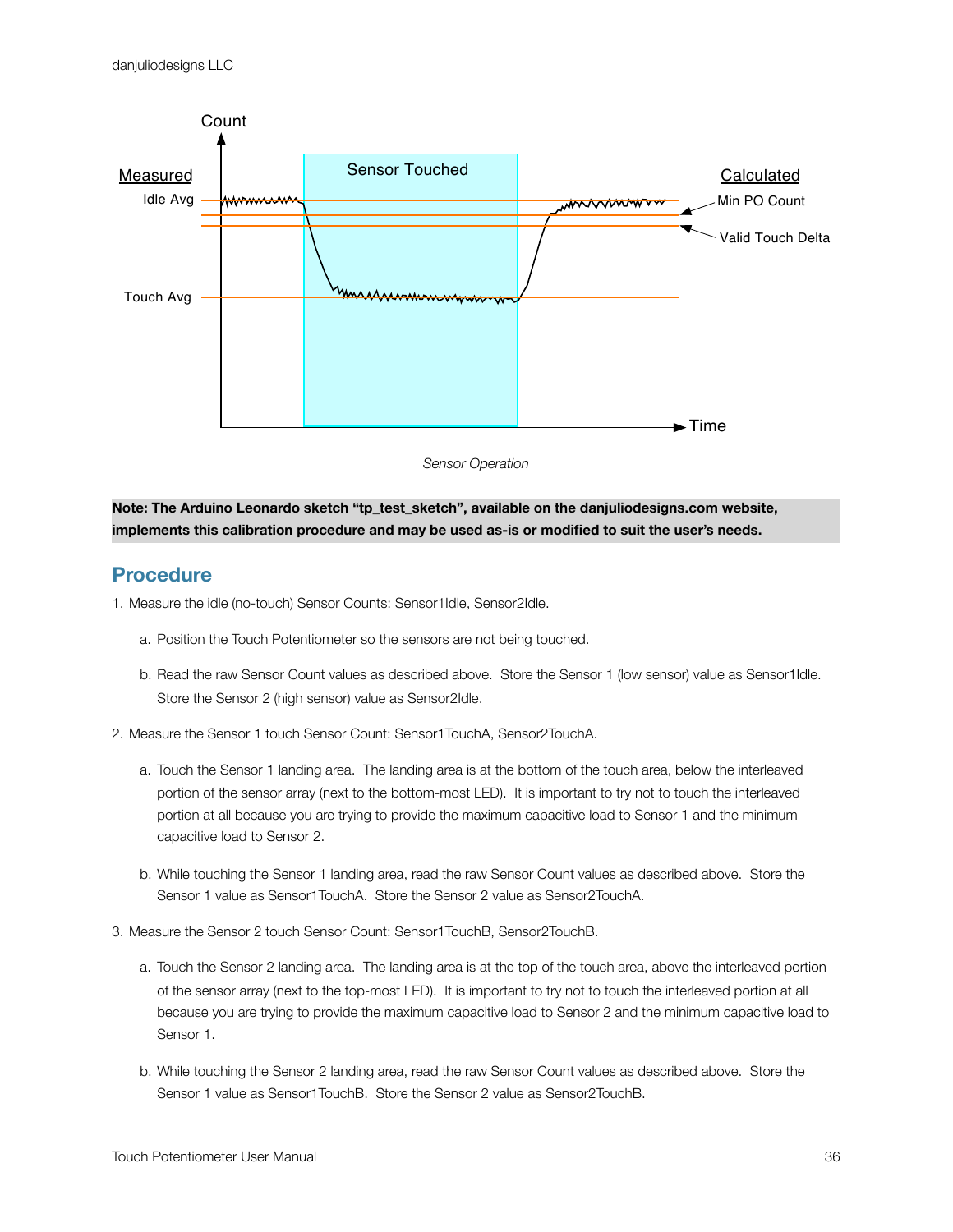- 4. Compute intermediate delta values: Sensor1DeltaA, Sensor1DeltaB, Sensor2DeltaA, Sensor2DeltaB
	- a. Sensor1DeltaA = Sensor1Idle Sensor1TouchA
	- b. Sensor1DeltaB = Sensor1Idle Sensor1TouchB
	- c. Sensor2DeltaA = Sensor2Idle Sensor2TouchA
	- d. Sensor2DeltaB = Sensor2Idle Sensor2TouchB
- 5. Validate the data. Repeat steps 1 4 if the data cannot be validated.
	- a. Verify Sensor2DeltaA is less than 25% of Sensor1DeltaA
	- b. Verify Sensor1DeltaB is less than 25% of Sensor2DeltaB
- 6. Compute the Minimum PowerOn Count values: MinPowerOn1Count, MinPowerOn2Count.
	- a. MinPowerOn1Count = Sensor1Idle (0.33 \* Sensor1DeltaB)
	- b. MinPowerOn2Count = Sensor2Idle (0.33 \* Sensor2DeltaA)
- 7. Compute the Valid Touch Count Delta values: ValidCountDelta1, Valid CountDelta2.
	- a. ValidCountDelta1 = Sensor1DeltaB
	- b. ValidCountDelta2 = Sensor2DeltaA
- 8. Store the values in EEPROM.
	- a. Sensor 1 Minimum PowerOn Count High Byte = MinPowerOn1Count[15:8] (MinPowerOn1Count >> 8)
	- b. Sensor 1 Minimum PowerOn Count Low Byte = MinPowerOn1Count[7:0] (MinPowerOn1Count & 0xFF)
	- c. Sensor 2 Minimum PowerOn Count High Byte = MinPowerOn2Count[15:8] (MinPowerOn2Count >> 8)
	- d. Sensor 2 Minimum PowerOn Count Low Byte = MinPowerOn2Count[7:0] (MinPowerOn2Count & 0xFF)
	- e. Sensor 1 Valid Touch Count Delta High Byte = ValidCountDelta1[15:8] (ValidCountDelta1 >> 8)
	- f. Sensor 1 Valid Touch Count Delta Low Byte = ValidCountDelta1[7:0] (ValidCountDelta1 & 0xFF)
	- g. Sensor 2 Valid Touch Count Delta High Byte = ValidCountDelta2[15:8] (ValidCountDelta2 >> 8)
	- h. Sensor 2 Valid Touch Count Delta Low Byte = ValidCountDelta2[7:0] (ValidCountDelta2 & 0xFF)

Notes about the calibration values:

1.The Minimum Power On Counts should be less than the Sensor Count values when there is any touch and less than the worst case untouched values.

2.The smaller the Valid Touch Count Delta values, the more influence the other sensor has when trying to turn the potentiometer fully on or fully off. The greater that Valid Touch Count Delta then the less sensitive to changes near the end.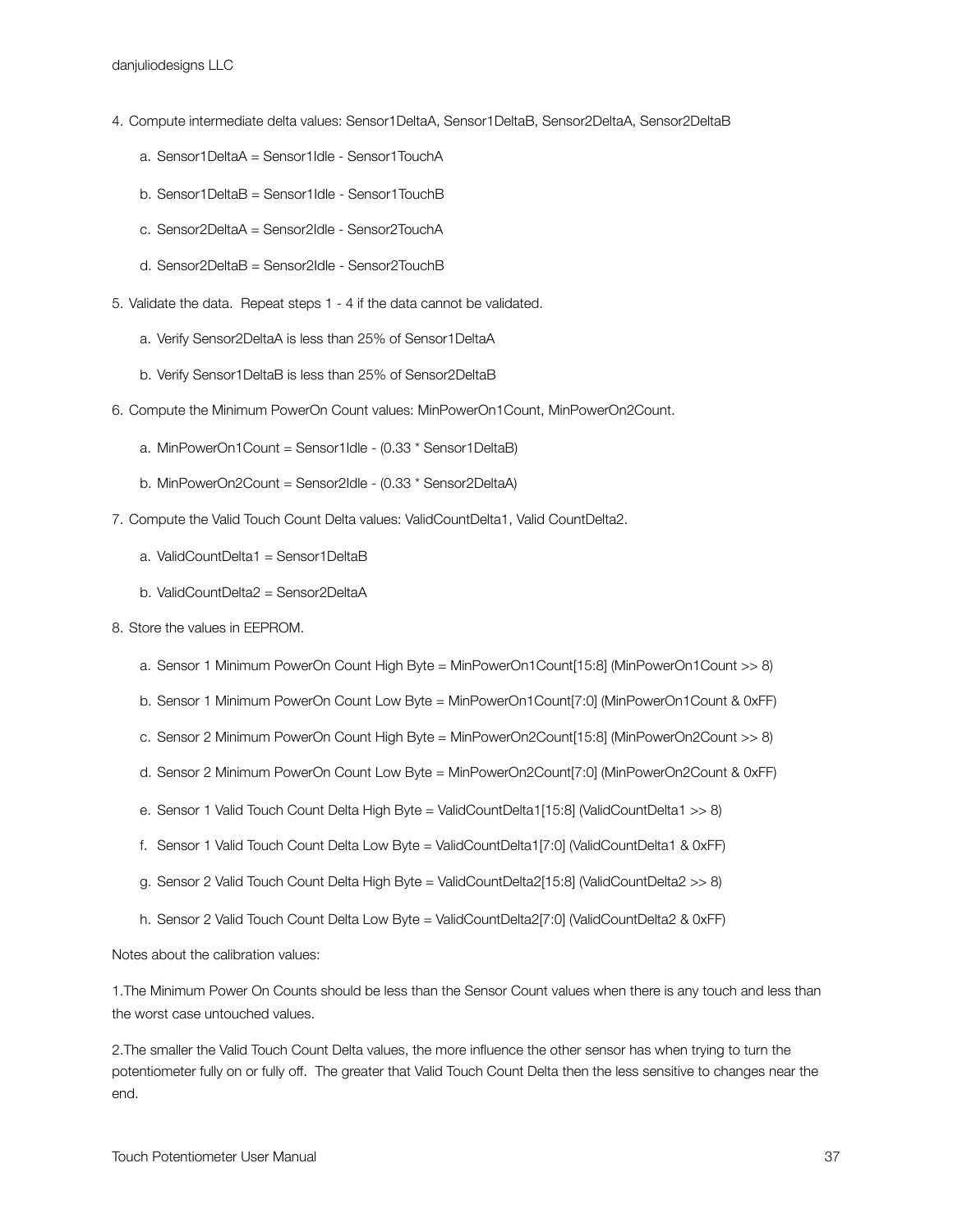# <span id="page-38-0"></span>Appendix C: Log Taper Circuit

The following circuit example is from an article written by Hank Zumbahlen of Analog Devices in the January 20, 2000 issues of EDN magazine titled "Tack a log taper onto a digital potentiometer". It is provided as an alternative method for converting the linear operation of the AD5262 into a simulated logarithmic device suitable for audio volume control.

A simulated logarithmic transfer function may be created by adding a pad resistor from the wiper of the AD5262 to one end as shown below in (a) with an equivalent circuit (b). The transfer function is shown by the following equation.



*Circuit and transfer function*

The transfer function is shown in the following graph.  $R = 20000/R_{PAD}$  (R=0.25=> R<sub>PAD</sub> = 80 k-ohms; R=0.1 => R<sub>PAD</sub> = 200 k-ohms;  $R=0.025 \Rightarrow R_{PAD} = 800$  k-ohms). As can be seen, the taper isn't a precise number of dB per potentiometer count, but it does allow for better low-level performance.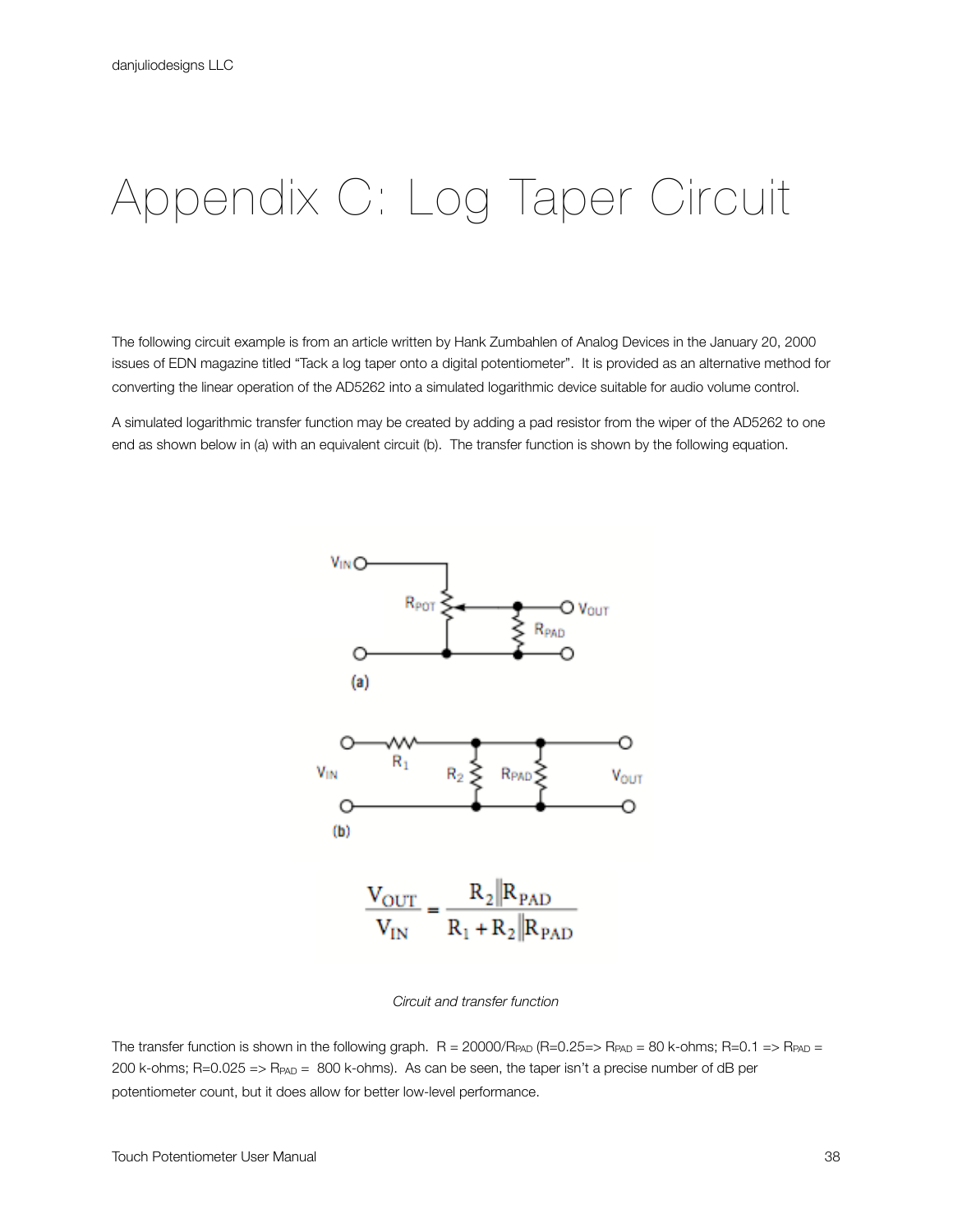

#### *Transfer Function*

The following commentary is taken from the article verbatim.

"You must address a couple of issues. The first is that the end-to-end resistance of the potentiometer changes with the digital code. It varies from the potentiometer resistance at one end (with the wiper at the lower end) to the value of the pad resistance in parallel with the potentiometer resistance at the other end. If you configure the circuit as a typical attenuator and drive it from a low-impedance source, the low pad resistance should not present a major problem. If, however, you are try- ing to obtain a set resistance value to determine a time constant (or any other application in which the resistor value is critical), this approach may not work well. The second issue involves over-voltage. The three terminals of the potentiometer can be anywhere within the supply range of the IC, which is 5V for the AD52XX and ±15V for the AD72XX family. If you apply over-voltage to one of the pins, even in a transient condition, the IC could latch up because of a parasitic substrate SCR."